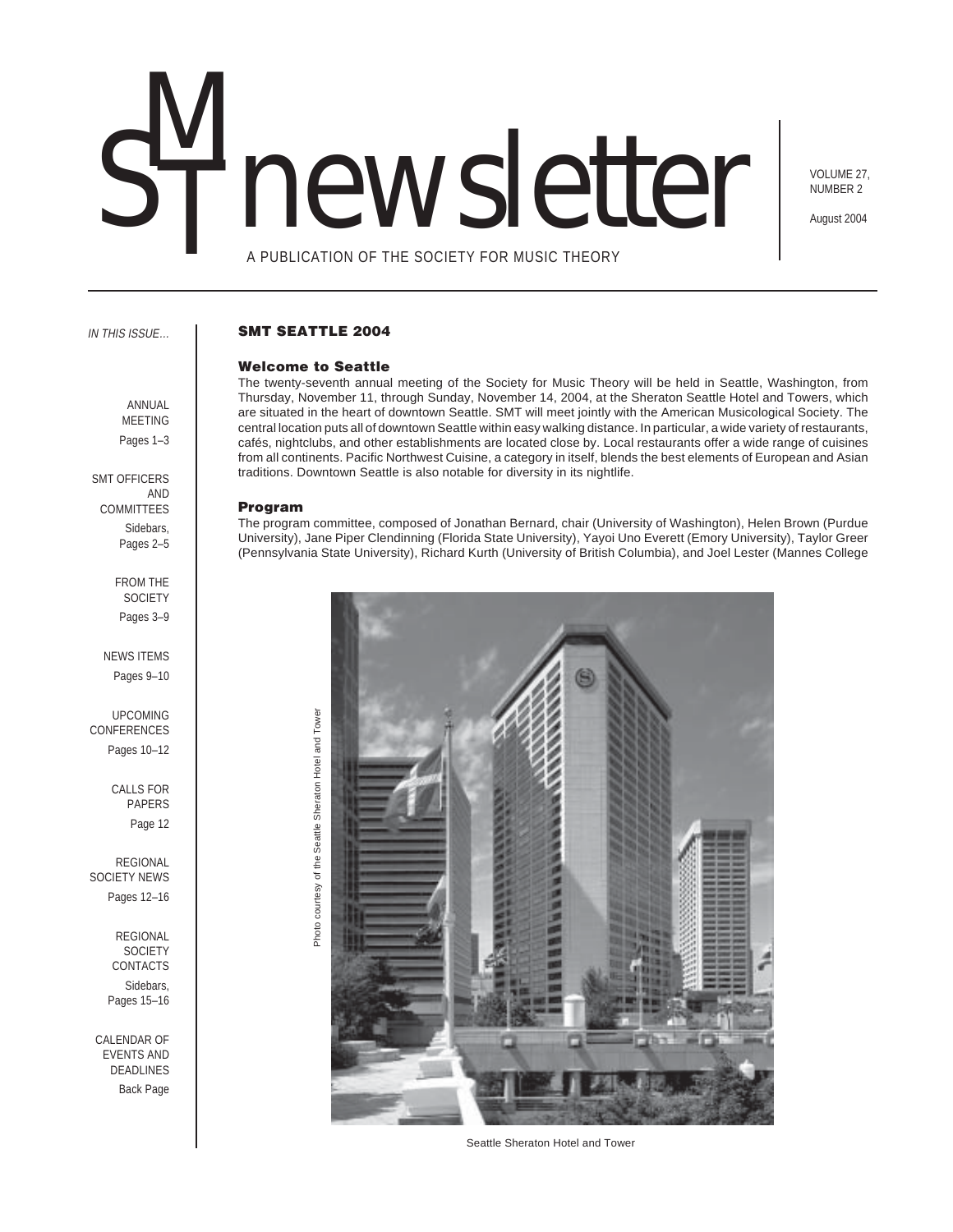# **SOCIETY FOR MUSIC THEORY 2004 Executive Board**

### Joel Lester

President, 2005 Mannes College of Music 150 West 85th Street New York, New York 10024 (lesterj@newschool.edu)

Elizabeth West Marvin Past President <bmarvin@esm.rochester.edu>

Harald Krebs Vice President, 2005 School of Music University of Victoria, Box 1700 Victoria, B. C. Canada V8W-2Y2 <hkrebs@finearts.uvic.ca>

Gretchen Horlacher Secretary, 2004 School of Music Indiana University Bloomington, IN 47405 <ghorlach@indiana.edu>

Claire Boge Treasurer, 2006 School of Fine Arts, Music Miami University Oxford, Ohio 45056 <bogecl@po.muohio.edu>

Victoria Long Executive Director (ex-officio) <vlong@uchicago.edu>

Peter Kaminsky, 2004 University of Connecticut Lawrence Zbikowski, 2004 University of Chicago Kofi Agawu, 2005 Princeton University Lynne Rogers, 2005 Oberlin Conservatory of Music Warren Darcy, 2006 Oberlin Conservatory of Music Judith Lochhead, 2006 SUNY–Stony Brook

# **Contacting the Society**

Society for Music Theory Victoria Long, Executive Director University of Chicago Department of Music 1010 East 59th Street Chicago, IL 60637 telephone: (773) 702-8009 e-mail: <vlong@uchicago.edu>

of Music, ex officio), has assembled a program reflecting the breadth and diversity of music theoretical scholarship. In addition to fifty-four papers in nineteen regular sessions, six papers have been accepted for joint AMS/SMT sessions and another sixteen presentations for evening sessions. A no-host reception for all conference attendees is scheduled for Thursday evening. On Saturday afternoon, Robert Gauldin (Eastman School of Music) will deliver the keynote address, which is entitled "Tragic Love and Musical Memory." Following the keynote, there will be a special preview performance of Chinary Ung's "Oracle" by members of the Seattle new-music ensemble Quake, preceded by a short talk by the composer on "Melding Musical Cultures."

# **Concerts**

Our AMS colleagues offer these performances:

- "Stories of Sturm und Drang: Melodrama from Benda to Beethoven," with Rebecca Plack (Cornell University), soprano, and Francesca Brittan (Cornell University), fortepiano (Thursday, noon);
- Gallery Concerts and Seattle Early Dance with "Theatre Music and Dance of the French Baroque Court," a pageant of dances by Lully, Rameau, and LeClair (Thursday, 8:00 pm);
- Andrew Manze and the English Concert with programmatic concertos by Vivaldi, Schmelzer, Biber, and Locatelli (Friday, 8:00 pm);
- The Tudor Choir and Capella Romana present "Everlasting Light," a concert combining Byzantine chant, English polyphony, and a major new work by Greek-Canadian composer Christos Hatzis on Saturday, at 8:00 pm in the marvelous acoustics of St. Mark's Cathedral (Note: buses depart 7:15 pm).

# **Seattle Arts Organizations & Concerts**

Those arriving Wednesday may take in an evening piano recital as the Seattle Symphony presents Ivo Pogorelich at 7:30 pm in Benaroya Hall, 3rd and Union (four blocks from hotel). A mesmerizing artist with a highly personal and intense commitment to music, Pogorelich's recitals and concert appearances have established him as a true original. For ticket information, go to <www.seattlesymphony.org>.

The Seattle Symphony will be performing in Benaroya Hall at 7:30 pm on Thursday, 8:00 pm on Saturday, and at 2:30 pm on Sunday. The program will include Beethoven's Egmont Overture, Goldmark's Violin Concerto, and Brahms's Symphony No. 2. Gerard Schwarz will conduct; Maria Larionoff will be the soloist in the concerto. Ticket information can be found at <www.seattlesymphony.org>.

The Pacific Northwest Ballet offers a program featuring signature works of Balanchine: The Four Temperaments (Hindemith/Balanchine), Prodigal Son (Prokofiev/Balanchine) and Symphony in C (Bizet/Balanchine) at 7:30 pm on Thursday, Friday, and Saturday evenings, and at 1:00 p.m. on Sunday, in Marion McCaw Hall, Seattle Center (transportation via the Seattle monorail, access at Westlake Center, 4th & Pine, three blocks from hotel). For more information about the ballet, go to <www.pnb.org>.

The Northwest Chamber Orchestra will present "An American Journey" with music by Aaron Copland (Two Pieces), William Schuman (String Symphony), Samuel Barber (Adagio for Strings), and Mark O'Connor (The American Seasons for Violin and Orchestra) at 8:00 pm on Saturday, and 2:30 pm on Sunday in Illsley Ball Nordstrom Recital Hall at Benaroya Hall; Joseph Silverstein will conduct, and Mark O'Connor is the violin soloist. Ticket information can be found at <www.nwco.org>.

# **Other Attractions**

The Sheraton Hotel and Towers is near Seattle's Capitol Hill, a thriving district of restaurants, shops, and dance clubs. The Seattle Center, Space Needle, and the Experience Music Project are a short ride from downtown on the Seattle monorail. EMP's feature "Beatlemania! America Meets the Beatles, 1964" continues through December 31, 2004. The Seattle Art Museum and the Frye Art Museum are both within reasonable walking distance. The Seattle Asian Art Museum in Volunteer Park (northeast of the hotel) is a short bus or cab ride away. Seattle's famous Pike Place Market, five blocks west of the hotel, offers shops, restaurants, pubs, galleries, public market stalls, and commanding views of the harbor and Elliott Bay. Don't miss the flying salmon at the fish markets! Explore other events and attractions at the Seattle Convention and Visitors Bureau Web site: <www.seeseattle.org>.

# **Registration**

A registration form is enclosed in this mailing. Online registration will be available also on the Conference Web site: <www.ams-net.org/seattle>. Registration fees received before October 1 are \$70 for regular members, and \$35 for students and retirees. After October 1, the registration fee rises to \$90 for regular members, and \$50 for students and retirees. You must be a member of the Society for Music Theory or the American Musicological Society to attend the conference; those who are not already members, or who are not current members, will need to join. Information on the Seattle conference can also be found on the SMT Web site at <www.societymusic theory.org/conferrence>.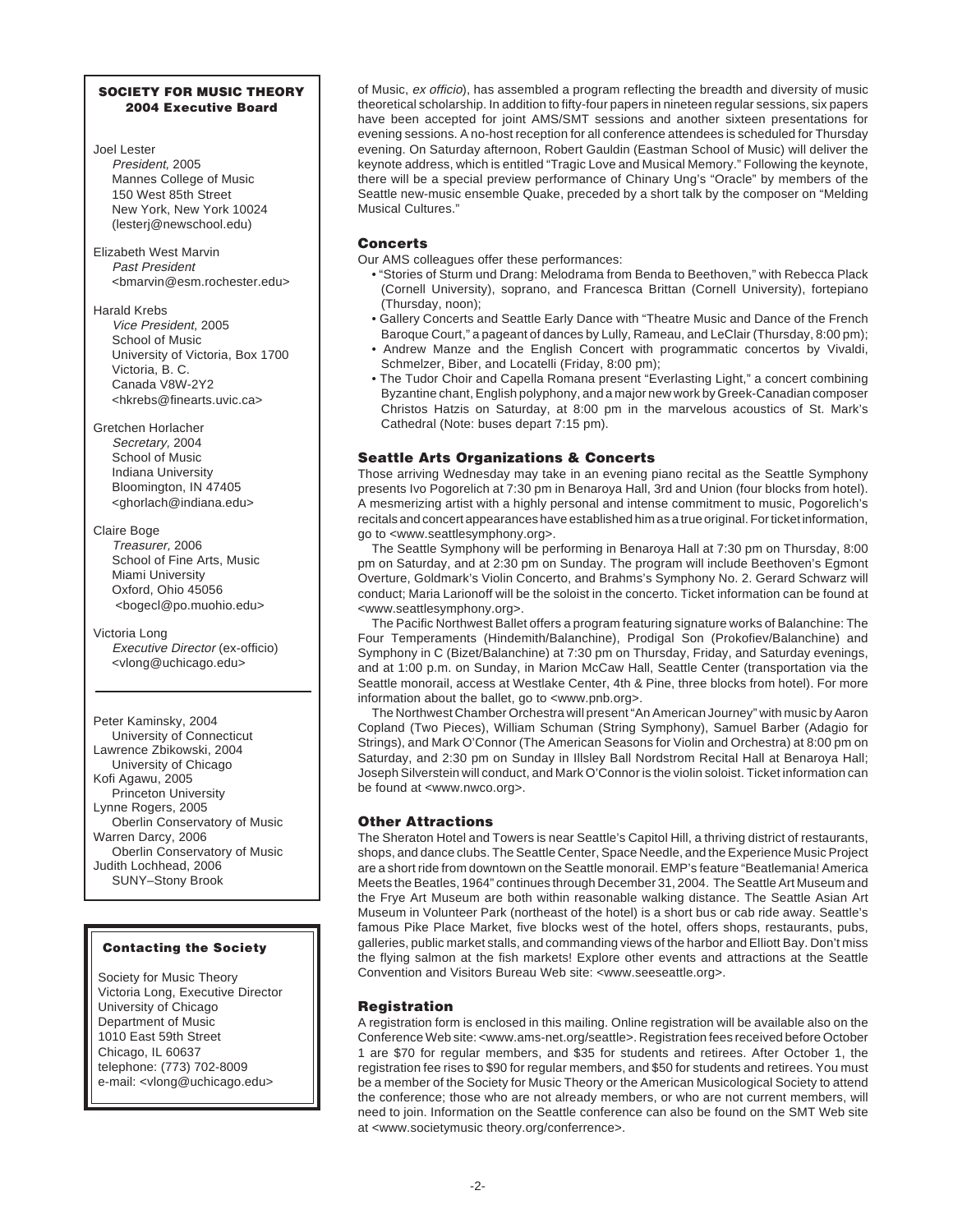# **Hotel & Conference Information**

The main conference hotel is the Sheraton Seattle Hotel and Towers, 1400 Sixth Avenue, Seattle, WA 98101. For reservations, telephone (888) 627-7056 or (206) 621-9000 and specify the American Musicological Society/Society for Music Theory Conference, November 11–14, 2004. The conference rate is \$159 per night (single) / \$179 (double) for reservations received prior to October 14, 2004, 5:00 PST. State and local hotel taxes are 15.9%. You must call to request the conference rate; the hotel Web site does not have a conference link. Other hotel information is forthcoming on the Society Web site <http://www.societymusictheory.org/ conference> and on the AMS Conference page <http://www.ams-net.org/seattle>. Check the web regularly to obtain the latest booking and conference information.

SMT members are strongly encouraged to book rooms in the conference hotel. Doing so will help the Society to avoid penalties and negotiate the best possible rates for future meetings.

# **Conference Guide Program**

The Conference Guide Program pairs less-experienced conference attendees with more experienced members of the Society to meet, discuss the program, attend sessions together, have lunch, etc. The program—administered by the Professional Development Committee provides valuable opportunities for graduate students to meet attendees from other universities, but also for regular members to meet new colleagues from outside their normal circles of acquaintance. To participate in this program, please check the box on your registration form.

# **Directions and Transportation**

The city is served by all major airlines through Seattle-Tacoma International Airport, 15 miles south of downtown, and by Amtrak through Seattle's King Street Station, one mile south of the conference hotel. Routes include Amtrak's Empire Builder (via Portland), Cascades, and Coast Starlight. By car, Seattle is 3 hours north of Portland, Oregon and 2.5 hours south of Vancouver, BC via Interstate 5. Seattle is also the western terminus of Interstate 90. For details, explore the travel and information links at <www.gonorthwest.com/Washington/ seattle/Seattle.htm>.

# **Ground Transportation**

The Gray Line Airport Express, running every half hour and serving the downtown hotels, is \$8.50. You can buy your ticket online at <www.graylineofseattle.com/airport/cfm>. Expect to pay about \$30 for a taxi. Car hire is also available, as are car rentals. Getting to and from the airport takes about 20–30 minutes by car. Other options include Shuttle Express and the King County Metro bus.

# **Local Arrangements Committee**

Chairing Local Arrangements Committees are James Denman (SMT) and Stephen Rumph (AMS). Should questions arise regarding local arrangements, either e-mail James Denman <jdenman@spu.edu> or call (206) 281-2920. We look forward to greeting you in Seattle! —James Denman, Local Arrangements Chair

# **NEWS FROM THE SOCIETY**

# **From the President**

From time to time, as the Society for Music Theory has evolved, the Executive Board has reviewed the bylaws and the operations of the Society to ensure that they remain appropriate to the current structure of the Society and to current conceptions of the discipline of music theory. In this column, I want to share with you a group of interrelated issues currently before the Executive Board: the roles of some committees and of the Society's interest groups.

Let me begin with a bit of history. In the early 1980s, when I sat on the SMT Executive Board, one topic arose annually at Board meetings: why did it seem that almost all presentations at SMT Annual Meetings were on Schenker or set theory, and what could be done about that?

How times have changed! Nowadays, it seems that one must scour Annual Meeting schedules to locate sessions on those topics. The subjects, repertoires, and methodologies presented seem to proliferate from year to year.

Paralleling that increasing diversity has come the emergence of committees and interest groups dedicated to exploring new areas of research and promoting interest in understudied perspectives. Some of these groups are reflected in the Society's bylaws and formal operations; others are not. Interest groups, for instance, are not even mentioned in the bylaws, yet have come to play an increasingly active role in the Society, especially by fostering communication among scholars interested in a given topic, thereby promoting new scholarship and perspectives. One interest group (Jazz) has just requested and received from the Executive Board permission to offer its own scholarly award.

### **SOCIETY FOR MUSIC THEORY 2004 Committees**

# **Publications Committee**

Martha Hyde, chair Brian Alegant Mary I. Arlin Michael Cherlin Nicola Dibben Michael Klein Tim Koozin William Lake

# **2004 Program Committee**

Jonathan Bernard, chair Helen Brown Jane Clendinning Yayoi Uno Everett Taylor Greer Richard Kurth Joel Lester, ex officio

# **2005 Program Committee**

Taylor Greer, chair Dora Hanninen Daphne Leong Henry Martin Shaughn O'Donnell Deborah Stein Joel Lester, ex officio

# **2004 Nominating Committee**

Poundie Burstein, chair Michael Buchler Lori Burns Lora Dobos Robert Gauldin

### **Publication Awards Committee**

Cristle Collins Judd, chair Daniel Harrison Ramon Satyendra Martin Scherzinger Fred Lehrdal **TRA** 

### **Committee on the Status of Women**

Janna K. Saslaw, chair Maureen Carr Jean Hellner Ellie Hisama Shaugn O'Donnell Laurel Parsons Deborah Rifkin Matthew Shaftel Joseph Straus Leigh VanHandel

# **Publication Subventions Committee**

Harald Krebs, chair Michael Cherlin Martha Hyde Judith Lochhead David Temperley

 $(\text{continued } p \, 4)$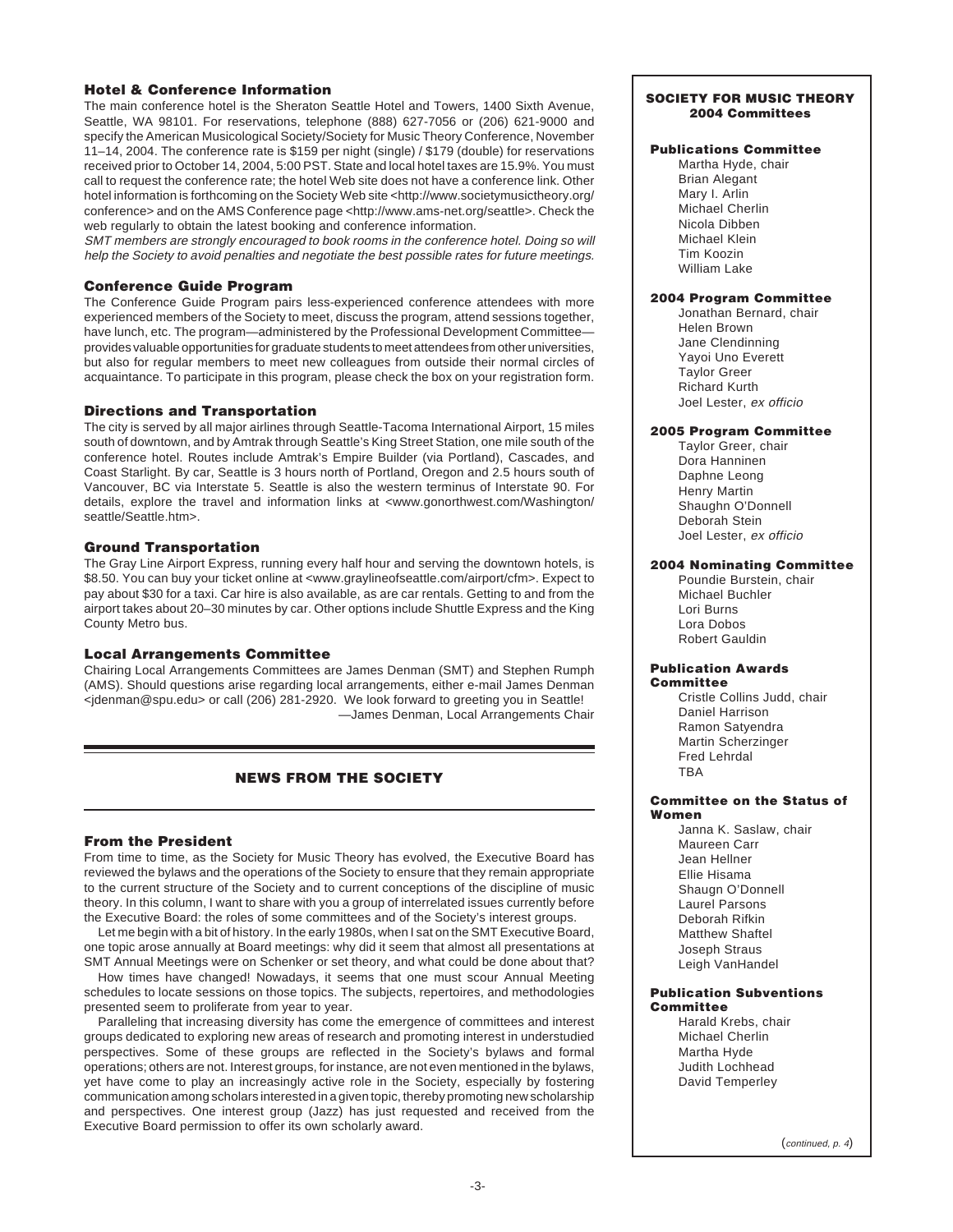# **SOCIETY FOR MUSIC THEORY 2004 Committees, continued**

### **Membership Committee**

TBA, chair Peter Kaminsky Nancy Rao Janna Saslaw John Cuciurean

### **Committee on Diversity**

Nancy Yunhwa Rao, chair Frederick Bashour Matthew Bribitzer-Stull Jocelyn Neal David Pacun Sevin H. Yaraman

### **Professional Development Committee**

John Cuciurean, chair Steven Bruns Gretchen Foley Christopher Hasty Anne Hawkins Áine Heneghan Joel Phillips Todd Waldman Robert Zierolf

# **Networking Committee**

Eric Isaacson, chair Michael Buchler Nora Engebretson David Hainsworth Martha Hyde, ex officio Tim Koozin Robert Kosovsky Joel Lester, ex officio Panos Mavromatis David Neumeyer Richard Plotkin Ciro Scotto Leigh VanHandel Brent Yorgason

### **Editors**

Brian Alegant, Editor Music Theory Spectrum Brian Hyer, Reviews Editor Music Theory Spectrum Tim Koozin, Editor Music Theory Online Jack Boss, Reviews Editor Music Theory Online Mary I. Arlin, Editor SMT Newsletter

### **Music Theory Spectrum Editorial Board**

Brian Alegant Richard Bass Candace Brower Michael Cherlin Dora Haninnen Richard Hermann Michael Klein Harald Krebs David Kopp

(continued, p. 5)

What is the most effective way to continue to promote the widest range of scholarship and diversity of membership within the Society in the future? Do our current procedures reflect the current profusion of committees and interest groups?

The Committee on the Status of Women (CSW) was the first such group within the SMT. Since even before it became a formal committee in 1987, the CSW has played a central role in the evolution of the Society. Indeed, the achievements of the CSW in helping the Society to define its missions were recognized by the change in the Society's bylaws a decade ago elevating the CSW to the status of a Standing Committee, charged with promoting gender equity in the Society. Over a decade later, it remains the sole standing committee not directly charged with running a specific task of the SMT. (For instance, other Standing Committees include the Program Committee, which referees proposals for Annual Meeting presentations, and the Publications Committee, which oversees the Society's publications.)

Over the years, the CSW has been a moving force within the Society, starting many of the professional development initiatives that now fall under the aegis of the Professional Development Committee and the outreach to new members that now falls under the aegis of the Membership Committee. The CSW brought attention to hitherto unstudied or understudied repertoires and to the language and rhetoric we use in our research, helping inspire similar investigations of other repertoires and methodologies by the Diversity Committee and a growing number of interest groups (including groups on Queer Theory, Jazz, Popular Music, Philosophy, Pedagogy, and Cognition). By raising issues of gender equity within the Society and within the field of music-theoretical scholarship, the CSW has helped motivate other initiatives. By raising questions about how and what we teach in music theory (teaching, after all, being what most Society members do in their day jobs), the CSW focused on pedagogy and the language we use to discuss music. In short, the Society for Music Theory would likely be a much less inclusive and wide-ranging group today had it not been for the consistent energy and imagination of initiatives by the Committee on the Status of Women during nearly two decades.

Times have changed. Some issues raised by CSW that were pressing years ago—such as that it is improper to hold job interviews in hotel bedrooms (an issue that was also discussed by the CSW of the American Musicological Society when I served on that committee in the 1970s)—are now settled. In addition, concerns formerly articulated within the CSW are now dealt with in other bodies of the Society, such as the professional development, diversity, and membership issues cited above.

The evolution in the role of the CSW and the emergence of interest groups raise questions about how the Society might best address scholarly diversity at the present time and in the years to come, and also how to differentiate the functions of service to the membership of the Society vs. presentation of scholarship. Admittedly, there is not a clear dividing line between service and scholarship, and some committees and interest groups are active in both areas. For instance, the CSW has had a time slot at the Society's Annual Meetings since 1987. Many of the earlier CSW sessions dealt with issues such as "Getting Tenure" (1988), "Nonsexist Interviewing" (1989), and "Issues Affecting Women and the Law" (1990). These topics, while surely requiring research, are not music scholarship. By contrast, many later CSW sessions were more directly scholarly in nature, such as "Performance and Analysis of Joan Tower's Tres lent" (1998) and "Music, Subjectivity, and 'The Symbolic Order of the Mother': Challenges from the Italian Feminist Theory of Diotima" (1999).

Time slots at Annual Meetings are finite in number and, hence, valuable. For most time slots, it is the Program Committee's responsibility to review and approve or reject submissions for sessions on the Annual Meeting programs, including submissions from the Diversity Committee and scholarly interest groups. (The Program Committee does not review requests for meetings of committees or interest groups.) This year, for instance, the proposal of the Professional Development Committee (to have editors of journals and scholarly presses discuss publication procedures) was refereed (and approved) by the Program Committee. But proposals from the CSW have not been subject to the review function of the Program Committee. The Program Committee argues that it be the referee for all scholarly proposals. The members of some scholarly interest groups wonder why their proposals (many of which, like those of the CSW, explore understudied repertoires and/or present new perspectives on scholarship) are treated differently than those of the CSW. This year, the Executive Board decided that the CSW should have an "open meeting" at the Seattle Annual Meeting, not a "session."

How should these interests be balanced? What procedures will best promote diverse and interesting Annual Meetings? Should the CSW continue to be treated differently from other committees and interest groups? Should service-oriented sessions be treated differently from scholarly sessions? If so, who should make that distinction?

One idea arose in the Madison meeting last November with leaders of the various scholarly interest groups. Some other scholarly societies, including the Modern Language Association (whose conference procedures can be viewed at <http://www.mla.org/conv\_procedures>), offer several different types of sessions. Some are refereed by their program committee, others are unrefereed meetings presented by interest groups. Their conference brochures clearly differentiate these types of sessions by their titles. Is this a direction the SMT should explore? Or is our attendance at Annual Meetings so small (in the low 400s for last year's solo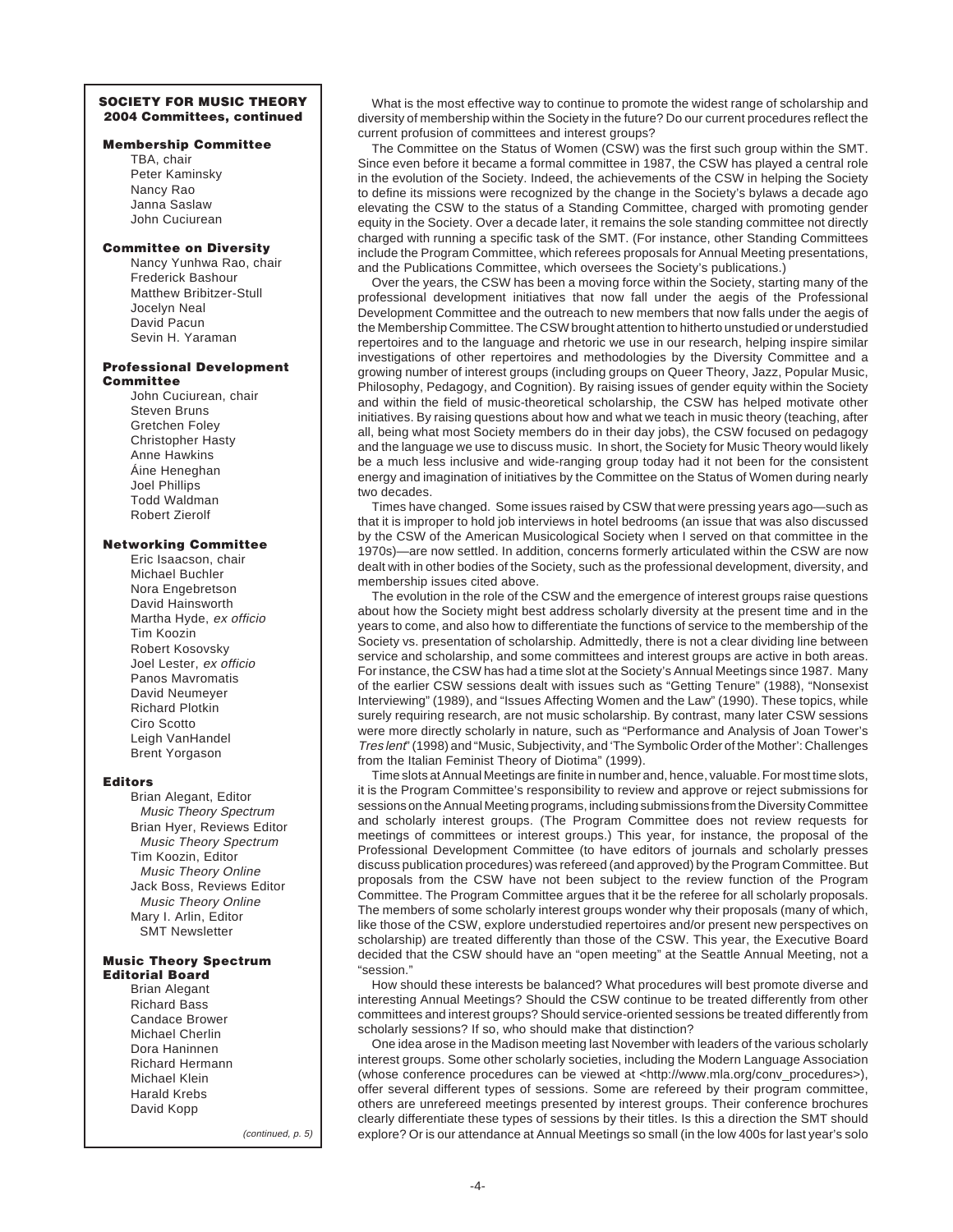meeting in Madison) that a profusion of sessions would fragment the attendance for any individual session?

As part of its desire to initiate a larger discussion of these issues, the Executive Board this year requested that the CSW renew and redefine its activities as they fulfill its mission stated in the bylaws to "promote gender equity in the Society." In response to this request, the CSW has conducted a survey and has reported on the results of that survey and also on its mission. The questions under consideration include: the role of the CSW vis-à-vis gender equity and its relation to the roles of other committees or interest groups that deal with other cohorts within the SMT where equity issues might apply (such as the Diversity Committee and the Queer Theory interest group), and the role of the CSW in bringing scholarly issues to the Society's attention (new repertoires, new perspectives, new pedagogies) vis-à-vis the analogous roles of other committees or interest groups (such as the Diversity Committee and a host of interest groups). The CSW will hold an Open Meeting on Friday evening during the Seattle Annual Meeting to discuss "Whither the CSW?: Feminism, Gender, and Music Theory."

This discussion will be most productive if it includes not only the CSW and the Executive Board, but also the Diversity Committee and all the interest groups . . . as well as the members of the Society at large. As the Executive Board suggested last November, it is likely that this discussion will continue for a while. This is appropriate, since the issues go to the heart of the mission of the SMT. What is the best way to promote new types of scholarship and new languages of theoretical discourse? What is the best way to be more inclusive in terms of membership? Should the presentation of some types of scholarship be privileged at Annual Meetings by bypassing the Program Committee? Or should there be equity for all committees and interest groups? Is equity best achieved by having all proposals refereed by the Program Committee, or should some sorts of proposals bypass that refereed process?

Ultimately, these issues will define what sorts of activities occur at Annual Meetings of the Society. There has always been and will always be some combination of scholarly sessions, business-related meetings, and service sessions at our Annual Meetings. Which groups should have access to slots on the program? Through which procedures?

I welcome a lively and respectful conversation about all these issues as we prepare for our Annual Meeting in Seattle.

—Joel Lester

# **From the Vice President**

In the March 2004 round of the Subvention Grant competition, the committee made two awards: one to Philip Ewell (University of Tennessee–Knoxville), to assist with the preparation of musical examples for his article "Scriabin's Dominant: The Evolution of a Harmonic Style," to be published in the Journal of Schenkerian Studies, the other to John Roeder (University of British Columbia), to cover permissions and licensing of audio material for his essay "Autonomy and Dialogue in Elliott Carter's Enchanted Preludes," to appear in Analytical Studies in World Music, ed. Michael Tenzer (Oxford University Press).

The next deadline for subvention applications is September 15, 2004. Please note that the committee has decided to make this a firm deadline rather than a postmark deadline. In March, the postmark deadline prevented the committee from getting to work right away and resulted in a considerable delay in the decision; we wish to avoid such delays in future. I urge applicants to take note of item 4 in the list of materials to be included in applications: "A letter to the author from the publisher or journal editor, confirming acceptance of the publication, and informing the author about expenses that the publisher or journal will not cover." It is important for the committee to be certain that the publisher or editor is not able to finance the expenses for which the author is seeking subvention; ambiguities in this area, too, can cause delays in the evaluation process. I encourage members of the Society to participate in the September competition. The committee looks forward to seeing your excellent proposals!

—Harald Krebs, vice president and chair, Publications Subvention Committee

# **Actions of the Executive Board**

Motions approved by the Executive Board since the publication of the February 2004 SMT Newsletter:

- 1. to approve the proposal of the Networking Committee to purchase a new server to replace the Boethius server;
- 2. to permit the Jazz Interest Group to offer a non-monetary award for jazz scholarship subject to the guidelines developed by the SMT Executive Board;
- 3. that the CSW of the SMT hold an "open meeting" during a three-hour evening time period during the 2004 SMT Annual Meeting in Seattle. The open meeting should be listed in the conference program with a meeting title, the name of a chair of the meeting, and the names of any speakers, all to be determined by the CSW. The conference program will not include the titles of any presentations delivered at this open meeting. Abstracts of any presentations delivered at this open meeting will not be included in the book of abstracts published by the SMT for this Annual Meeting.

—Gretchen Horlacher, secretary

### **SOCIETY FOR MUSIC THEORY 2004 Committees, continued**

Justin London Severine Neff Jay Rahn Philip Rupprecht Frank Samarotto

### **Music Theory Online Editorial Board**

Tim Koozin Nicola Dibben Marion Guck Robert Hatten Julian Hook Andrew Mead Peter Schubert

### **Local Arrangements**

2004 for Seattle: James Denman (with Stephen Rumph, AMS chair) <jdenman@spu.edu> 2005 for Boston: David Kopp and Deborah Stein, co-chairs 2006 for Los Angeles: TBA

### **SMT—25 Campaign Committee**

Thomas Christensen, chair Allen Forte, honorary chair Joseph Kraus Joel Lester, ex officio Justin London Janet Schmalfeldt Joseph Straus Elizabeth West Marvin, ex officio

### **Legal Advisor**

Wayne Alpern <waynealp@aol.com>

The Society for Music Theory publishes the SMT Newsletter in mid-February and August, with respective submission deadlines of December 1 and June 1.

### **SMT Publication Subvention**

Publication subventions are available from the Society for Music Theory and will be awarded on a competitive basis to any member in good standing. Awards are intended to reimburse authors for out-ofpocket expenses associated with the preparation and publishing of any article or book in the field of music theory that has been accepted for publication. Among the possible expenses to which the fund may be applied are the copying and setting of musical examples, the payment of copyright or permission fees, the production of graphic and illustrative material, and the development of any relevant computer software, audio material, or other multi-media components essential to the text's production. Funds are not intended to support the basic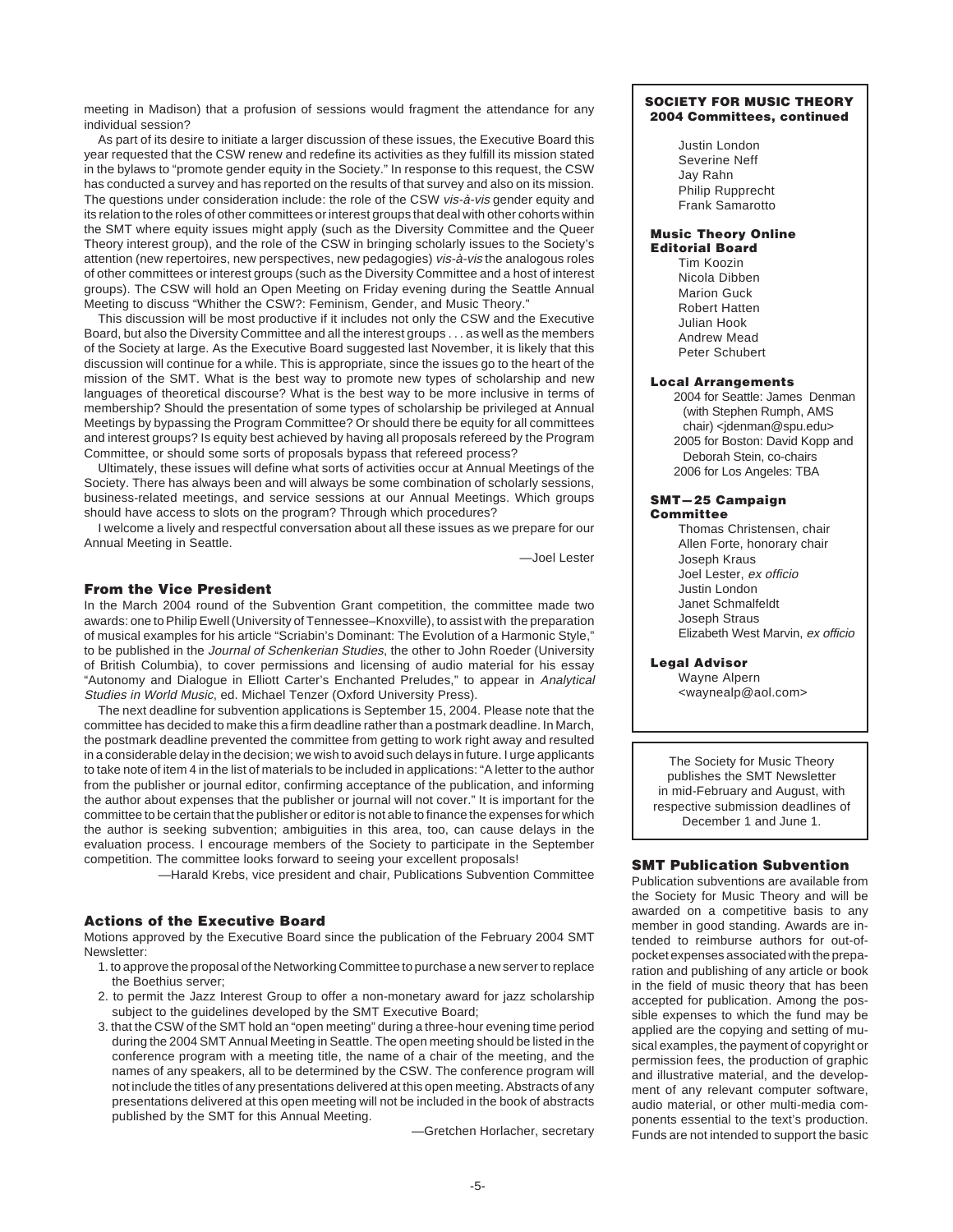costs of publication (copyediting, in-house production, printing, binding, distribution, etc.) or costs associated with research and travel. Authors will be expected to submit receipts to the treasurer of the Society, documenting all covered expenses, within twelve months of the date of the award.

- Applicants should include **five copies** of the following five items: 1. A cover letter requesting a publication subvention, and including contact information.
- 2. A short abstract (approx. 1000 words) describing the work to be published and its contribution to the field of music theory.
- 3. A copy of the article in question, or in the case of a book, one or two representative chapters.
- 4. A letter to the author from the publisher or journal editor, confirming acceptance of the publication, and informing the author about expenses that the publisher or journal will not cover.
- 5. A detailed explanation of the expenses to which the grant would be applied. Where possible, documentation itemizing these expenses should be included.

Applicants may request funding up to \$1,500; however, given the limited funds available and the desire to support as many deserving requests as possible, grants may be made at lower amounts. Applicants are particularly encouraged to seek out matching funding from their home institutions. Only one SMT subvention grant will be awarded to support a given publication.

Grants are awarded twice a year. The deadline for applications is March 15 and September 15 of each year. Submissions will be evaluated so that successful applications will be announced shortly after the deadline. The evaluating subcommittee will be chaired by the Society's Vice President, Harald Krebs. The other members include Martha Hyde of the Publications Committee, Judith Lochhead of the Society's Executive Board, Michael Cherlin, and David Temperley. Applications for the fall round should be sent to: Victoria Long, Executive Director, Society for Music Theory, University of Chicago, Department of Music, 1010 East 59th Street, Chicago, IL 60637. Any questions may be directed to the vice president at <hkrebs@finearts.uvic.ca>.

# **Committee on Diversity**

The SMT Diversity Committee has continued to work to fulfill its charge to promote multiple cultures, values, and points of views. Multiculturalism and diversity are two issues at the forefront of higher

education today as institutions encourage their faculty to diversify the classroom and to expand the humanities curriculum beyond the Western canon. Since 1997, this committee has offered special sessions that creatively address the need, and it has demonstrated with concrete musical examples the lessons that can be drawn from diverse repertoire. Also, two travel grants are offered to defray the cost of attending the annual SMT meeting: Minority Travel Grants and Travel Grants for Scholars residing outside of North America (please note the application deadline is September 12). Information about the travel grants as well as bibliographies from previous special sessions can be found on the committee Web site at <http:/ /www.societymusictheory.org/index.php?pid=89>. For the 2004 meeting in Seattle, the committee is sponsoring a special session featuring a talk by composer Chinary Ung with a performance of his works by Quake, a Seattle new-music ensemble.

The committee has devoted its work to expanding and extending the field of music theory into a more diverse range of musical traditions, performance practices, and cultural contexts. We welcome your ideas, inquiries, and participation. Please feel free to address your concern to the committee chair, Nancy Yunhwa Rao, Music Department, Mason Gross School of the Arts, Rutgers University, New Brunswick, NJ 08903; <nyrao@ureach.com> or <ryh@rci.rutgers .edu>.

—Nancy Yunhwa Rao, chair

### **Networking Committee**

The new SMT file server is up and running at the University of Texas– Austin. Transferring the operations has taken longer than expected, for a number of reasons. We hope that by the time you read this, the Society's networking operations will have been moved to the new Boethius. Once normal functions have been established, we will implement the previously announced change in the SMT e-mail lists in which smt-list will be replaced with smt-announce and smt-talk. We will also begin working to implement an online membership database and to provide some new services that such a database will enable. We will report on these at the Seattle meeting and in the next Newsletter.

—Eric Isaacson, chair

# **Committee on the Status of Women**

The Committee on the Status of Women (CSW) is taking this year to re-examine its mission, role within the SMT, and activities. Earlier

The unexpected loss of Jonathan Kramer to leukemia on June 3 came as a blow to those of us in the Society who knew him well. Jonathan towered in the field of music theory both physically and intellectually, being among its "gentle giants." He was loved and admired by friends, students, and colleagues alike for his honesty, humanity, integrity, loyalty, generosity, humor, intelligence, and indefatigable spirit. He will be greatly missed.

Jonathan served for fifteen years as Professor of Composition and Theory at Columbia University following positions at Oberlin, Yale, and the University of Cincinnati. His pursuit of parallel paths in composition and theory was extraordinarily productive, his interest in one often providing impetus for creative work in the other. He was deeply interested in rhythm and the temporality of music, exploring and extending our notions of the very meaning of time in The Time of Music (1988), addressing these issues as well in his own music, which is full of rhythmic complexity, energy, and drive.

His compositions are also notable for their stylistic diversity, from his early modernist works for piano to his playful, jazz-inspired Atlanta Licks, based on a single six-note set, to his lighthearted and witty Surreality Check and Rewind, full of stylistic disjunctions and juxtapositions, to his profoundly moving memorial to the Holocaust, Remembrance of a People. His recently completed book, Postmodern Music, Music Listening, puts this contemporary trend toward eclecticism in a historical and philosophical context, and in the process deepens our appreciation of this challenging yet richly vibrant and appealing music.

Jonathan was also a remarkable mentor and teacher. He never imposed his own way of thinking on his students, preferring to give them room to spread their wings, to try out "wild" ideas, in the hopes that some might bear original fruit. Both challenging and demanding, he encouraged divergent thinking, curiosity, openness, and debate.

As fellow composer-theorist and colleague Fred Lerdahl notes, Jonathan was "aware of the diversity and fragmentation of modern life. Rather than limiting his response by espousing any particular version of musical truth, he chose to embrace this diversity and to make it a part of his aesthetic. It is not an exaggeration to say that for Jonathan pluralism became an ethical stance." By exposing the contradictions of modern life in his own music and his theories about music, Jonathan helped us to better understand the ethos of our own times. His works—both theoretical and compositional—will serve as a lasting legacy of his contributions.

The Jonathan Kramer Memorial Fund has been established to assist young composers, and to support continued performances of Jonathan's music. Contributions may be sent to: The CU Jonathan Kramer Memorial Fund, 2960 Broadway, MC 1835, NY, NY 10027. —Candace Brower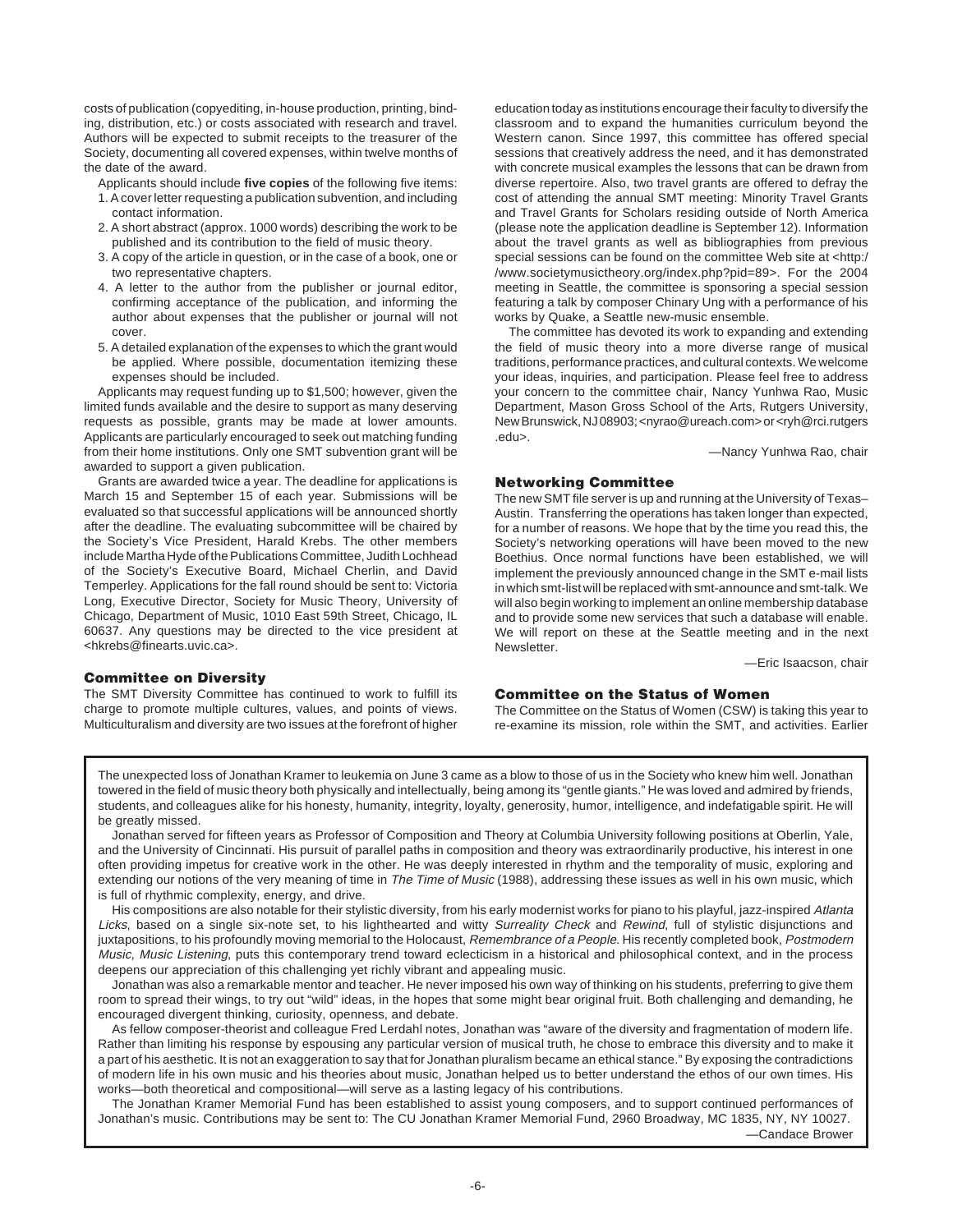this spring, the CSW created an on-line survey designed to collect information on how women are faring in our field, and what work the CSW could do to best represent and serve them. We were happy to have over 100 responses. The committee wishes to express its thanks to all of the people who took the time to complete the survey. We also wish to thank CSW members Leigh VanHandel, Matthew Shaftel, Laurel Parsons, Jean Hellner, and Deborah Rifkin, along with Richard Plotkin, SMT Web site designer, for their hard work in this endeavor.

In keeping with our re-examination of the current position of women within the field of music theory, the CSW will hold an open meeting on Friday evening in Seattle. The title is "Whither the CSW?: Feminism, Gender, and Music Theory"; the session speakers will be: Linda Dusman (University of Maryland–Baltimore County), Suzanne G. Cusick (New York University), Marion A. Guck (University of Michigan), Ellie M. Hisama (Brooklyn College and CUNY Graduate Center), Laurel Parsons (University of Oregon), and Matthew R. Shaftel (Florida State University); Marianne Kielian-Gilbert (Indiana University) is the session chair. Everyone is invited to join in the discussion. Thanks go to Ellie Hisama for organizing the meeting. The CSW will also hold its annual open luncheon at the SMT meeting. We are happy to announce that two of our members, Ellie Hisama and Matthew Shaftel, will read papers relating to feminism and music theory at the SMT meeting on a regular session.

For those interested in receiving announcements from the CSW and discussing issues of importance to women in music theory, please send an e-mail to <majordomo@lists.stanford .edu> with the message "subscribe csw-affiliates" in the body of the e-mail.

—Janna Saslaw, chair

### **Committee on Professional Development**

The Committee on Professional Development (CPD) will be sponsoring four special events at the Society for Music Theory Annual Meeting in Seattle: 1) a special session on writing for publication in music theory, 2) a forum for individual reviews of CVs and cover letters, 3) a breakfast reception for graduate students, and 4) the conference guides program. The special session, scheduled for Thursday evening from 7:00–10:00 pm, is entitled "Writing for Publication in Music Theory." The session, aimed primarily at junior and intermediate level scholars, will begin with a brief presentation by several panelists representing prominent music theory journals and an acquisitions editor from a well-known textbook publisher. Each panelist will discuss how to get research materials published with their respective journal or publisher. Following the presentations, there will be ample time for questions to the panel and an open discussion of issues relating to writing for publication in music theory.

Based on the popularity of the special session at the 2002 meeting, the CPD will be arranging a midday time slot where four or five senior members of the society will be available to critique CVs and cover letters one-on-one with members applying for jobs. Conference attendees who wish to take advantage of this opportunity should bring at least five copies of both their current CV and a generic cover letter for this session. Check the conference program for the time and location of this session.

All graduate students in music theory are invited to breakfast on Friday morning, November 12, from 7:00–8:30 am. This increasingly popular event provides an opportunity for graduate students to meet with each other in an informal, collegial atmosphere, and to establish professional contacts with peers from other institutions. To faculty advising graduate students, please encourage your students to take advantage of this unique social gathering. Questions regarding any of the aforementioned CPD-sponsored events may be addressed to John Cuciurean <John.Cuciurean@asu.edu>.

The CPD will be offering the conference guides program, which pairs newcomers to the SMT meeting with more experienced conference-goers. If you are attending the annual meeting for the first time or simply wish to meet someone new with whom to attend a session or to meet informally during a coffee break, then this program is designed for you. To participate as either a volunteer guide or as someone wishing to be paired with a guide, please check the appropriate box on the SMT conference registration form or contact Gretchen Foley <gfoley@unlnotes.unl.edu>, chair of the conference guides subcommittee, directly. In addition, the CPD is preparing to implement a means for SMT members to indicate interest in this program on the SMT-CPD Web page later this summer. I urge all intermediate and senior members who regularly attend the national conference to consider volunteering for this program early; we have had difficulty pairing participants in the past due to lack of volunteers.

Work continues on the SMT Mentoring Program which pairs individuals at all career stages—from those applying to graduate school to senior faculty—with other SMT members who are willing to share their expertise and lend support. To remain successful, the mentoring program requires volunteers at all levels. An individual may request a mentor to assist with their own career concerns, while serving as a mentor for someone else at a different career stage. A link to the mentoring form can be found on the SMT-CPD Web page, or it may be obtained directly from Steven Bruns <bruns@spot.colorado.edu>, chair of the mentoring program subcommittee. (Please note that the current Web-based form indicates that this program is under the direction of the Committee on the Status of Women and that completed forms should be submitted to Jane Clendinning. This information is now obsolete; please send the forms to Steven rather than Jane. Revisions to the form should be completed soon.)

### **Election Reminder**

This year the following SMT officers are up for election: President-elect, Secretary, and two members of the Executive Board. The ballots, together with the 2005 Call for Papers, were mailed to current SMT members during the first week of August. Please remember to vote. Results will be announced at the SMT business meeting in Seattle.

# **SMT Business Meeting**

The annual business meeting is scheduled for Saturday, November 13, 2:00–3:00 pm. Come early and get prime seating for the Awards Ceremony and the Keynote Address, which immediately follow the business meeting.

The Committee on Professional Development also administers an SMT-sponsored listserv specifically for graduate students and first year faculty. This discussion list provides a safe forum for new members of the professional community to discuss issues relevant to graduate study, the job application process, or other professional development concerns without the questions or comments being shared with the entire membership as they might on the smt-list. The CPD-list is moderated by Robert Zierolf <robert.zierolf@uc.edu> with assistance from CPD student members Todd Waldman and Áine Heneghan. To subscribe, send a message to <cpdlist@societymusictheory.org> with the following line in the body of the message: "subscribe cpd-list <FirstName> <LastName>." On behalf of the remaining members of this committee, I wish to thank Jane Clendinning, former chair, and Elizabeth Bowers for their service and dedication on the Committee for Professional Development.

—John D. Cuciurean, chair

### **SMT 2005: Call for Papers**

The twenty-eighth Annual Meeting of the Society for Music Theory will be held in Boston from Thursday, November 10 to Sunday, November 13, 2005. Proposals for papers, poster sessions, and special sessions on any topic related to music theory are invited. An individual may submit only one proposal for presentation at the Annual Meeting.

Please note the following rules for submissions. (1) The limit on length of proposals is three double-spaced pages, including footnotes or endnotes; in addition, we require one-inch margins and a 12-point font. (2) Supplementary materials such as examples, diagrams, and bibliography, although not counted within the three-page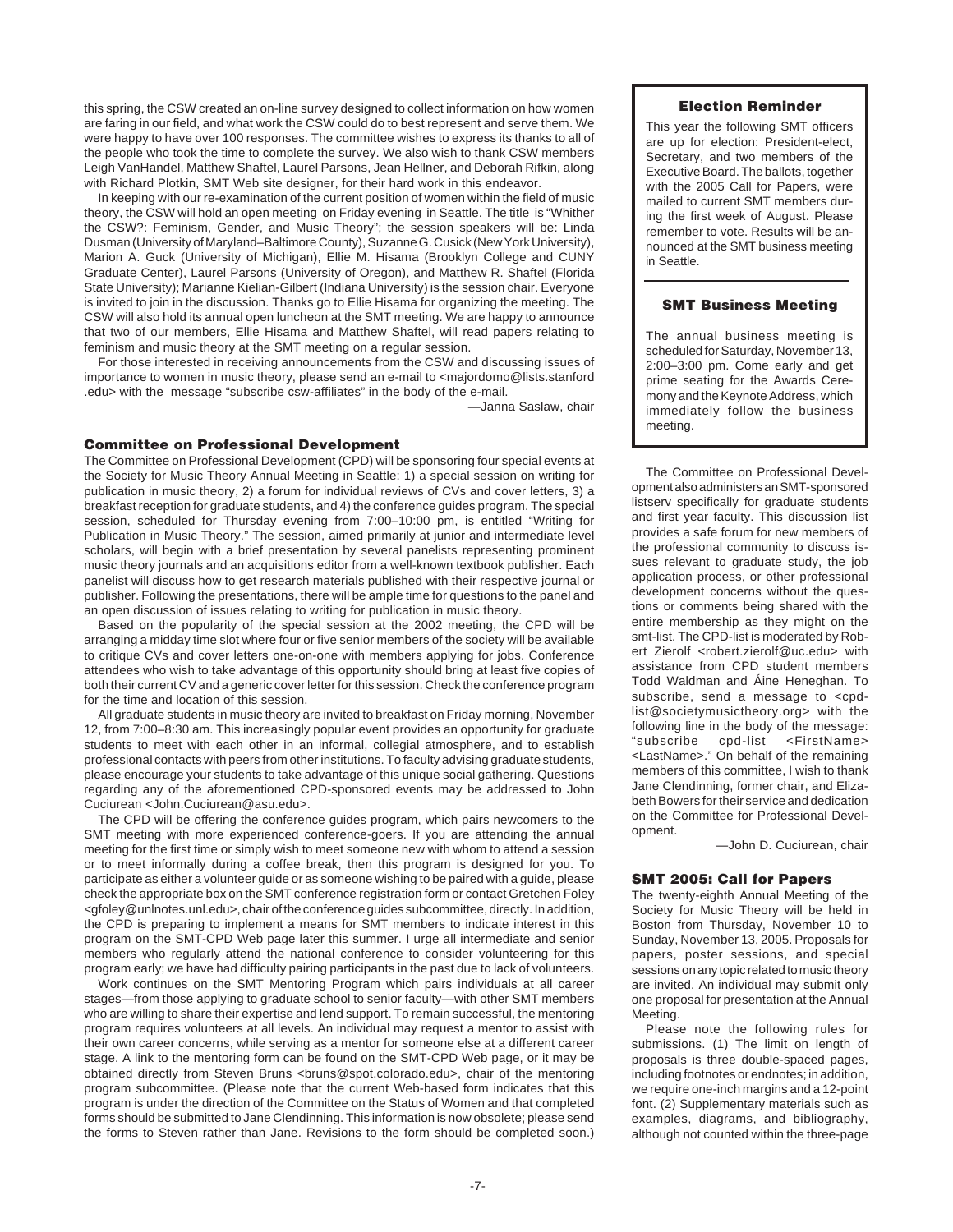### **ACLS Fellowships**

The American Council of Learned Societies (ACLS) offers several fellowships that may be of interest to SMT members. These include the ACLS/Andrew W. Mellon Fellowships for Junior Faculty, the Frederick Burkhardt Residential Fellowships for Recently Tenured Scholars, the Charles A. Ryskamp Research Fellowships, and ACLS/New York Public Library Fellowships. The deadline is September 30, 2004. Visit the ACLS Web site <www.acls.org> for details.

limit, must not exceed an additional four pages. (3) Seven copies of the proposal are required and will be accepted by mail only; electronic versions will not be accepted. (4) Those proposing special sessions must submit all information anonymously, with all individual proposals within the special session conforming to guidelines for regular paper proposals; also required is a cover letter explaining the rationale for submission as a special session. This procedure permits the Committee greater flexibility in planning the program, leaving open the possibility that not all the proposals for papers submitted as a special session will be accepted. (5) All presenters—including those at special sessions—are expected to join the Society and register for the conference. Exceptions to this policy will be made only with advance approval of the Executive Board. (6) As in the past, papers presented at other national or international conferences will not be considered. **Please note the postmark deadline: January 15, 2005.**

The complete Call for Papers was mailed to the membership along with the election ballot and is available online on the SMT home page <http://www.societymusictheory.org/>. For more specific information about proposing special sessions and/or poster sessions, refer to the complete Call for Papers or contact Taylor Greer <tag1@psu.edu>.

# **NEWS FROM THE MUSIC THEORY INTEREST GROUPS**

### **Music Informatics Group**

The Music Informatics Group will meet on Thursday evening at the Seattle meeting. See the program schedule for time and location. We will continue discussion on various topics introduced at the group's inaugural meeting last year, including the possibility of setting up shared databases of musical data and software. We will also discuss possible themes for a special session proposal for the 2005 meeting. —Eric Isaacson, chair

### **Music Gognition Group**

The Music Cognition Group (MCG) brings together members of SMT with interests in theoretical and experimental work in music perception and cognition. A Web site <http://smtmcg.acs.unt.edu/> and an electronic discussion list help the members stay in touch, share ideas, and organize session proposals for SMT meetings. Thanks to Phil Baczewski (University of North Texas) for creating both of these helpful resources. To subscribe to the electronic discussion list, please contact Phil at <baczewski@unt.edu>. Other questions concerning MCG may be addressed to its chair, Steve Larson, University of Oregon, School of Music, 1225 University of Oregon, Eugene, OR 97403-1225; <steve@darkwing.uoregon.edu>. All interested SMT members are invited to attend an MCG meeting on Thursday, November 11, at 5:00 pm.

—Steve Larson, chair

# **SMT-Jazz**

The major topic of discussion at the SMT-Jz business meeting in Madison this past November was a proposal by Patricia Julien (University of Vermont) to establish an SMT-Jz award in jazz theory.

Professor Julien first raised this issue at the SMT-Jz business meeting in Columbus, 2002. At that time, an SMT-Jz awards committee was established to explore the feasibility of the award. The committee (Cynthia Folio, Robert Hodson, Patricia Julien [chair], and Steve Lindeman) ultimately recommended that an award be established. Their proposal was debated vigorously in Madison, since some members felt that an award would abet the fragmentation of music theory as an academic discipline. In particular, if a jazz scholarship award were established, then what would prevent founding awards for research excellence in Schenkerian theory, 12-tone studies, popular music, cognition, etc.? Nonetheless, the SMT-Jz members who were present in Madison voted to establish the SMT-Jz award for jazz scholarship. Its features are as follows:

- The award will be a citation and will be bestowed occasionally;
- Books, articles, theses, dissertations, and delivered conference papers in English and from the preceding five years will be eligible;
- Self-nomination will not be allowed; in order to be eligible, nominations from three people are necessary;

• Patricia Julien will serve as chair of the first awards committee. The issue of presenting the award was raised with the SMT Executive Board this past winter. After their discussion, I received the following resolution from Harald Krebs, SMT vice president: "The Executive Board of the SMT resolves that the Jazz Interest Group (SMT-Jz, henceforth) be allowed to offer an award for jazz scholarship. SMT-Jz may create criteria as it wishes to solicit nominees for this award and may decide on all aspects of the process by which the awardee is chosen. In all matters, SMT-Jz will make clear that this award is being offered by SMT-Jz. This award will not carry any monetary prize. It will be announced at the meeting of SMT-Jz during national SMT meetings, in whatever years SMT-Jz wishes to make such awards, and will be announced in the SMT Newsletter and on the SMT Web site under the heading of 'news' or 'announcements' from SMT-Jz."

Currently, the SMT-Jz awards committee is determining the details of administering the award. These include the difficult issues of how and to whom nominations will be made, how the awards committee will be determined, what will happen if someone on the awards committee is nominated to receive an award, and so forth. We plan to debate these details over our listserv and at the SMT-Jz business meeting in Seattle in November 2004.

Although the SMT-Jz award for jazz scholarship was the main topic of our Madison business meeting, we also mapped out topics for possible future special sessions at SMT meetings. For the Boston meeting in 2005, we plan to hold an internal competition for proposals on research into chord-scale theory. George Russell, whose Lydian Chromatic Concept virtually initiated jazz chord-scale theory in the 1950s, has taught at the New England Conservatory for many years. We hope that he may be interested in responding to the session, if our proposal is accepted by the SMT Program Committee. For the Los Angeles meeting in 2006 (with the AMS), our topic will be an analysis symposium on the Miles Davis album "Kind of Blue." The topic for 2007 will be reharmonization.

Henry Martin continues as chair of SMT-Jz. He can be reached at <martinh@andromeda.rutgers.edu> or at the Department of Visual and Performing Arts, Rutgers University–Newark, Bradley Hall, Newark, NJ 07102; (973) 353-5119, Ext. 49. Anyone wishing to join the SMT-Jz listserv should send an e-mail to Steve Larson with this request: <steve@darkwing.uoregon.edu>.

—Henry Martin, chair

# **Popular Music Interest Group**

The Society for Music Theory's Popular Music Interest Group is dedicated to critical inquiry into and analysis of popular musics. The group actively encourages scholars to address these repertoires and disseminate their research widely, both within the field of music theory and interdisciplinarily. The group's participants are presenting at a diverse array of conferences this year, including the Society of American Music, EMP Pop Conference, IASPM, International Country Music Conference, College Music Society, Humanities and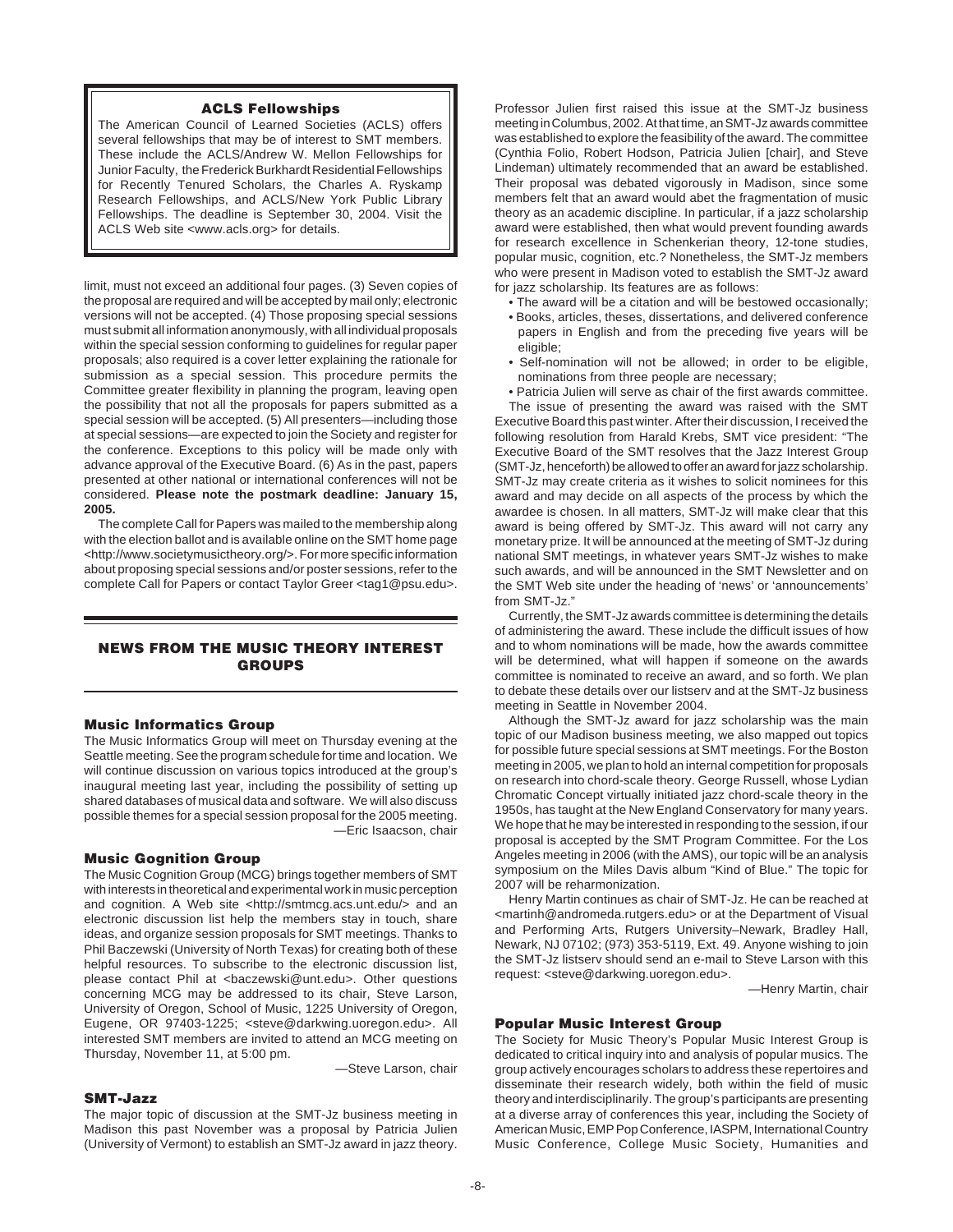Technology Association Conference, "Remake-Rework," Society for Ethnomusicology, and Symposium of the IMS. The Popular Music Interest Group also holds an annual meeting at the SMT meeting and sponsors a lively discussion list. The list always welcomes questions and comments on popular music analysis and discussion of musictheoretic, media-focused, artist-based, or commercial/contextual issues.

At the Seattle SMT meeting, the group will host an open pop analysis roundtable following their business meeting. The roundtable will focus on recent music and will feature new analytic approaches. Please look for two full sessions on popular music on the SMT/AMS conference program as well. For more information about the Popular Music Interest Group, please contact Jocelyn Neal <jneal@email .unc.edu>. To subscribe to the pop analysis listserv, visit <http:// listserv.unc.edu> and use the "Search for Lists" feature to locate the "pop-analysis" list.

—Jocelyn Neal, chair

# **NEWS ITEMS**

### **Distinguished Professor**

Severine Neff has been appointed the Eugene Falk Distinguished Professor in the Arts and Humanities at the University of North Carolina–Chapel Hill. The University's endowed professorships are named after former faculty members such as Falk, who was a renowned twentieth-century scholar of French literature.

# **Grant Recipient**

Richard Cohn is the recipient of a two-year Academic Technology Grant from the University of Chicago to create an interactive Web page on Geometries of Music. The Web page will initially consist of a set of introductory lectures in neo-Riemannian transformational theory and its modes of representation. A second phase will develop an application that will allow for extended learning, research, and discovery by placing an interactive transformational environment in the hands of the user. The project's technical developer is Richard Plotkin, a graduate student in music theory at Chicago.

# **Dublin International Conference on Music Analysis**

The Dublin International Conference on Music Analysis will be held in University College Dublin, Ireland, from June 23 through June 25, 2005. The conference will be hosted by the Department of Music, University College Dublin, in association with the School of Music at Trinity College Dublin, the Society for Musicology in Ireland, and the Society for Music Analysis. A call for papers will be published later this year. For further information please contact either: Julian Horton <julian.horton@ucd.ie> or Áine Heneghan <heneghaa@tcd.ie>.

### **International Schenker Conference**

The German Society for Music Theory (GMTH) hosted a series of three international conferences on Schenkerian Analysis on June 4– 12, 2004 in Berlin, Sauen, and Mannheim. Carl Schachter (Mannes College of Music and CUNY Graduate Center) gave the keynote address entitled "The Curious Incident of the Dog in the Night-Time. The Importance of Non-Events." Papers were given in Berlin by Frank Samarotto (Indiana University), Hermann Danuser (Berlin), Hartmuth Kinzler (Osnabrück, Germany), Martin Eybl (Vienna), Michael Polth (Mannheim), Christian Martin Schmidt (Berlin), and Christian Kemme (Amsterdam). Carl Schachter and Frank Samarotto gave introductory workshops on Schenkerian Analysis in Sauen (June 5–7); Patrick Boenke (Berlin) and Bruno Haas (Paris) read papers. In Mannheim (June 11–12), Carl Schachter's and Frank Samarotto's workshops were devoted to Analysis and Musical Performance. The Mannheim Symposium, "European and American

### **Minority Travel Grants and International Travel Grants for 2004 AMS/SMT Meeting in Seattle, Washington**

(Application deadline: September 12, 2004)

The Committee on Diversity offers two grant programs for theorists attending the SMT Meeting in Seattle, Washington. Theorists belonging to an ethnic minority (defined here on the basis of the majority of current SMT members) are invited to apply for Minority Travel Grants. Up to five (5) Minority Travel Grants will be awarded by the committee.

Theorists who reside outside the United States and Canada are invited to apply for International Travel Grants. Up to three (3) International Travel Grants will be awarded by the committee. Theorists at all stages of their careers, including graduate students, are encouraged to apply for one or both of these grants.

The Committee on Diversity requests that all applicants submit their materials by e-mail for the 2004 meeting; attachments should be in a standard file format (Microsoft Word docs). Complete application materials must be received by September 12, 2004. Specific guidelines for these grants can be found on the Committee on Diversity Web site <http:// www.unc.edu/depts/music/SMT\_Diverse/travel-grant.html>, or by contacting: Nancy Yunhwa Rao, Chair, SMT Committee on Diversity <nyrao@ureach.com>.

Traditions of Schenker Reception," included papers by Ludwig Holtmeier (Freiburg), Johannes Leertouwer (Amsterdam), Nicolas Meeùs (Paris), Bernd Redmann (Cologne), Stefan Rohringer (Munich), Giorgio Sanguinetti (Rome), Paul Scheepers (The Hague), Oliver Schwab-Felisch (Berlin), Lubomir Spurny (Brno, Czech Republic), Lauri Suurpää (Helsinki), Frank Samarotto, and Carl Schachter.

# **Editor**

GAMUT, formerly the journal of the Georgia Association of Music Theorists, seeks an editor willing to provide leadership and capable of lending institutional support as the journal enters a new era under the auspices of the Music Theory Society of the MidAtlantic. Established in 1984, GAMUT is an annual journal open to articles in all areas of music theory. The new editor must be willing to work with the Board of the Music Theory Society of the MidAtlantic to establish editorial policies. Those interested in this opportunity should contact Michael Klein, Publications Committee of MTSMA, <kleinml@ aol.com>.

### **Regional Winners**

Four of the regional and affiliate theory societies have awarded prizes for outstanding student presentations at their annual meetings: Music Theory Midwest, Texas Society for Music Theory, Music Theory SouthEast, and Music Theory Society of the MidAtlantic. The Best Student Paper at the Texas Society for Music Theory was presented to Brent Auerbach for "The Grundgestalt Refined: What a New Model of the Structure Can and Cannot Tell us about Brahms' Capriccio op. 76, no. 5." Mr. Auerbach's paper, drawn from his dissertation, extends the duration of an acceptable Grundgestalt in order "to capture a piece's rhythmic, harmonic, contrapuntal, and contour content." A doctoral candidate at the Eastman School of Music who is residing in Houston, TX, Mr. Auerbach will be completing his dissertation during the 2004–5 academic year under the guidance of Steven Laitz.

The Arthur J. Komar Award for Best Student Paper at Music Theory Midwest was presented to José António Martins, a doctoral candidate in music theory at the University of Chicago. In "Stravinsky's Harmonic Practice and the Guidonean Space," Mr. Martins proposes a framework he calls Guidonean space to reflect "the superimposition and juxtaposition of scalar segments as well as accounting for their syntactical progression" in the "Hymne" from the Serenade en La.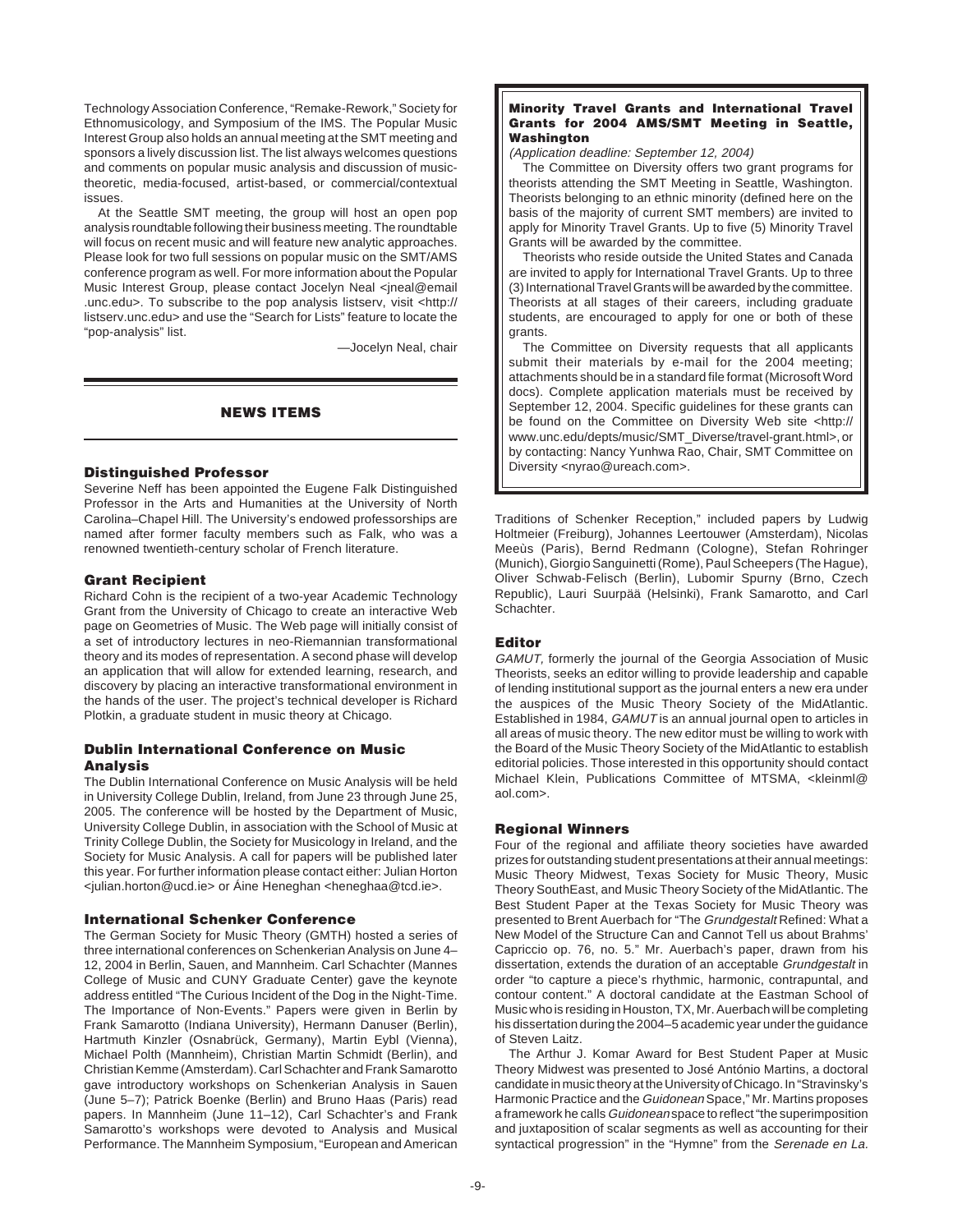SMT ONLINE ADDRESSES

– SMT home page: <http://www.societymusictheory.org/>

– MTO home page: <http://www.societymusictheory.org/mto>

–Networking Committee Chair: <isaacso@indiana.edu>

To subscribe to electronic discussion lists (smt-list, mto-list, mto-talk), please visit the appropriate web page listed above.

José António Martins, who has a Master's in Violin Performance and Theory from Northwestern, is completing his dissertation entitled "The Dasian System and Hybrid Spaces in Twentieth-Century Diatonic Chromaticism" under the supervision of Richard Cohn. In the fall, Mr. Martins will be an assistant professor of music theory at the Instituto Superior de Castelo Branco in Portugal.

The Music Theory Society of the MidAtlantic and Music Theory SouthEast awarded their prizes to two recent music theory graduates of Florida State University, Robert Keller and Danny Beard, both of whom were advisees of Jane Clendinning. Robert Keller's paper, "Mapping the Soundscape: Variation Form in Electronic Dance Music," which is drawn from his master's thesis, won the Music Theory SouthEast prize. Keller used New Home by Plaid and Journey to Reedham by Squarepusher to demonstrate that the form in electronic dance music arises from the "constantly reiterating material (forming a ground bass) with developing material (creating variations)." Mr. Keller will be a doctoral student at LSU in Fall 2004.

Danny Beard was the recipient of the Dorothy Payne Award for the Best Graduate Student Paper at the second annual meeting of the Music Theory Society of the MidAtlantic. Beard's paper, drawn from his dissertation, was entitled: "From Landfill Management and Wastewater Treatment to Mozart: Using Multiple Linear Regression to Model Musical Contour." Using the mathematical technique of multiple linear regression, he generated an equation and a graph to represent the contour of the primary themes from the opening movements of Mozart's nineteen piano sonatas. He compared his method for modeling contour to the similarity measures proposed by Elizabeth Marvin and Paul Laprade, and to the contour reduction algorithm of Robert Morris.

# **The Mannes Institute for Advanced Studies in Music Theory**

Each summer The Mannes Institute for Advanced Studies in Music Theory conducts a series of advanced workshops in New York City on a different subject led by faculty members drawn from the scholarly community. The Institute has achieved international acclaim over the past four years as a nonprofit professional think tank dedicated to collaborative learning at the highest level of inquiry.

This year's Institute on the topic of Musical Form convened from June 24–27, 2004. Forty-five outstanding theorists and musicologists from around the world gathered for comprehensive sessions under the guidance of a distinguished faculty of peers. Six participatory workshops of fifteen scholars each met intensively for nine hours with prior preparation, with three additional plenary sessions, to discuss and debate "Form in Late 20th-Century Music" with Jonathan Bernard (University of Washington), "Two 19th-Century Views of Form in Theory and Practice" with Scott Burnham (Princeton University), "Exposition Structure in Beethoven's Piano Sonatas: A Form-Functional Approach" with William Caplin (McGill University), "Continuity vs. Articulation in 19th-Century Form" with Robert Morgan (Yale University), "Schenkerian and Processual Approaches to Form" with Janet Schmalfeldt (Tufts University), and "Sonata Theory" with Daniel Harrison (Yale University), who filled in for James Hepokoski (Yale University) and Warren Darcy (Oberlin College), who were unable to attend. The special guest was Charles Rosen, and the event was celebrated with a collegial banquet and reception.

Next year's Institute on the topic of Rhythm and Temporality will be held from June 25–28, 2005 and led by a distinguished faculty of Kofi Agawu (Princeton University), David Cohen (Columbia University), Christopher Hasty (Harvard University), Harald Krebs (University of Victoria), Justin London (Carleton College), and Pieter van den Toorn (University of California), with special guest Steve Reich. The 2006 Institute on the topic of Chromaticism will be led by a distinguished faculty of Daniel Harrison (Yale University), David Kopp (Boston University), Richard Kramer (City University of New York), Patrick McCreless (Yale University), Charles Smith (SUNY–Buffalo), and Deborah Stein (New England Conservatory of Music), with a special guest to be announced.

Complete information regarding the Institute and its unique mission, policies, and procedures is available on the Institute's Web site at <www.mannes.edu/mi>. Program details for the 2005 Institute on Rhythm and Temporality will be posted on the Web site this fall and announced at the national SMT meeting in Seattle. Online applications will be accepted from January 1 to March 1, 2005. All inquiries should be directed to Wayne Alpern, Director, The Mannes Institute for Advanced Studies in Music Theory at <mannesinstitute@aol.com>; (212) 877-8350.

### **Postdoctoral Fellowships 2005–6**

(Application deadline: October 1, 2004)

The Columbia Society of Fellows in the Humanities, with grants from the Andrew W. Mellon Foundation and the William R. Kenan Trust, will appoint a number of post-doctoral fellows in the humanities for the academic year 2005–6. Fellows newly appointed for 2005–6 must have received the Ph.D. between January 1, 1999 and July 1, 2005. The stipend will be \$50,000, one half for independent research and one half for teaching in the undergraduate program in general education. An additional \$3,000 is available to support research. Application forms can be obtained by writing to the Director, Society of Fellows in the Humanities, Heyman Center–Mail Code 5700, Columbia University, 2960 Broadway, New York, NY 10027; or on the Web site at <www.columbia.edu/cu/societyoffellows>. The deadline for receipt of completed application forms is October 1, 2004.

### **National Humanities Center Fellowships**

(Application deadline: October 15, 2004)

The National Humanities Center offers forty residential fellowships for advanced study. Applicants must hold a doctorate or have equivalent scholarly credentials, and a record of publication is expected. Both senior and younger scholars are eligible for fellowships, but the latter should be engaged in research well beyond the revision of a doctoral dissertation. Fellowships are for the academic year (September through May). Scholars from any nation and humanistically inclined individuals from the natural and social sciences, the arts, the professions, and public life, as well as from all fields of the humanities, are eligible. Most of the Center's fellowships are unrestricted. Fellowships up to \$50,000 are individually determined, the amount depending upon the needs of the Fellow and the Center's ability to meet them. Each Fellow also has access to a research fund of \$2,500. The Center provides travel expenses for Fellows and their dependents to and from North Carolina.

Applicants submit the Center's form supported by a curriculum vitae, a 1,000-word project proposal, and three letters of recommendation. Application material may be requested from: Fellowship Program, National Humanities Center, Post Office Box 12256, Research Triangle Park, North Carolina 27709-2256, or the form may be downloaded from the Center's Web site: <http:// www.nhc.rtp.nc.us/fellowships/appltoc.htm>.

# **UPCOMING CONFERENCES AND SYMPOSIA**

# **Nadia Boulanger and American Music**

(Conference: October 7–9, 2004)

The American Music Research Center and College of Music, University of Colorado at Boulder will host an international symposium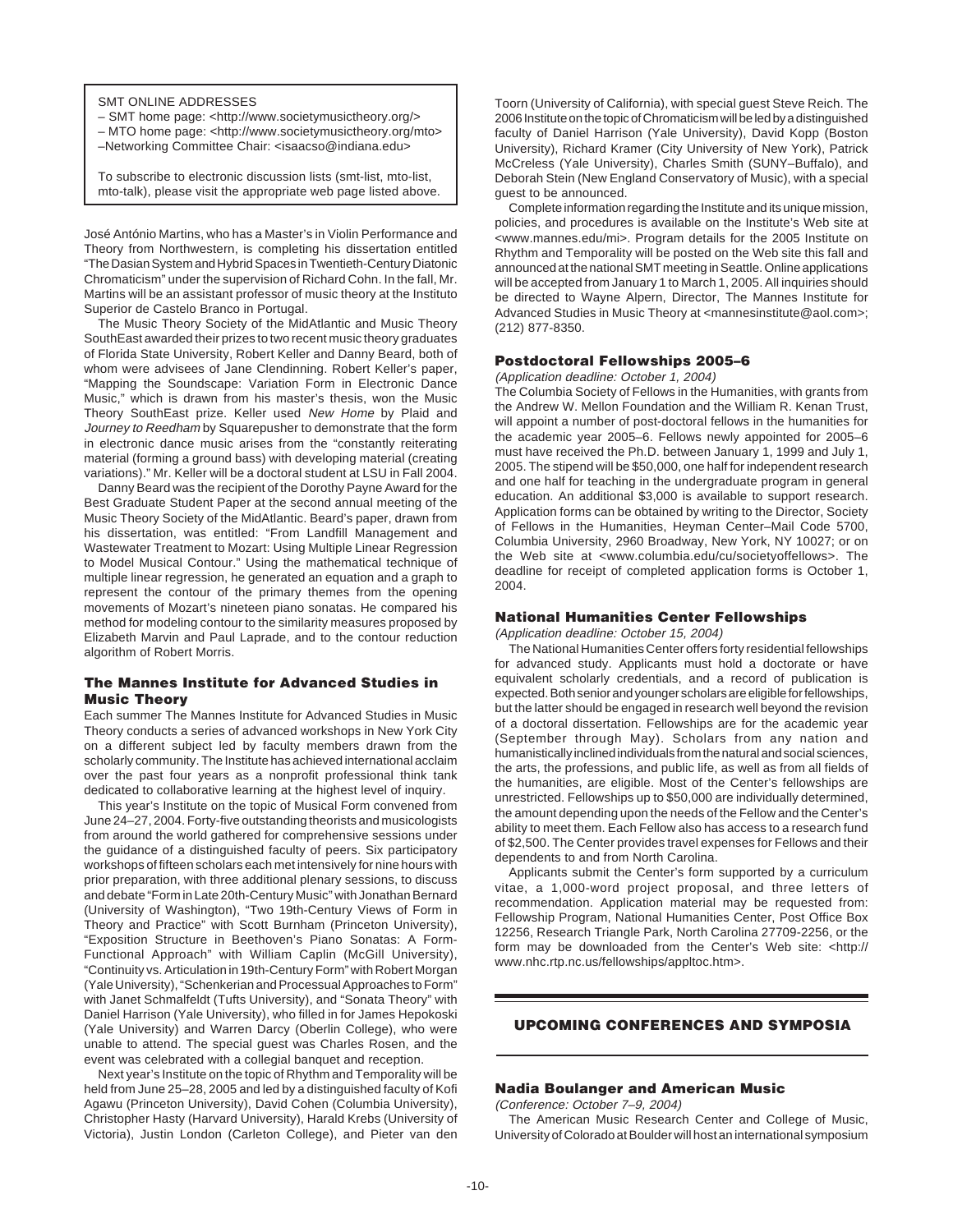and concert series: "Nadia Boulanger and American Music," on October 7–9, 2004. Some thirty presenters from the U.S., Canada, France, and the U.K. will discuss Boulanger's huge impact in many roles, but chiefly as teacher to dozens of American students, from Aaron Copland to Quincy Jones. The conference will feature performances of her and her sister Lili's music, and it will devote a morning session to a "reminiscence roundtable" that is open to any former students who care to take part. For more information, contact Trudi Wright, AMRC, University of Colorado, 301 UCB, Boulder, CO 80309; (303) 735-3645; <amrc@colorado.edu>. The program and registration information can be found at <http://www-libraries.colorado .edu/amrc/conferences.htm>.

# **Peter Maxwell Davies at 70**

### (Conference: October 15–17, 2004)

On the weekend of October 15–17, 2004, Canterbury Christ Church University College will be celebrating Sir Peter Maxwell Davies's seventieth birthday. Max has an ongoing relationship with the Department of Music and the Maggini Quartet for the realization of his Naxos Quartet series. The weekend will include an open rehearsal of his latest (fifth) string quartet, as well as a performance of his Fourth Quartet, a lecture, and a keynote talk given by the composer himself. Other performances of Max's music are also planned. Additionally, a series of conference papers on Saturday and Sunday, October 16–17, will be incorporated within and provide a context for the performances of Max's music. Paper proposals were due on July 19, 2004. For additional information, please contact the conference organiser, Dr. Eva Mantzourani, at <e.mantzourani@ canterbury.ac.uk>.

# **International Association for the Study of Popular Music**

### (Conference: October 15–17, 2004)

This year's meeting of the IASPM-US will be held on the beautiful and historic campus of the University of Virginia. The theme for this year's meeting is wide open; the program committee encouraged submission of abstracts representing the diverse range of interests represented by the Association's U.S. membership. We are also pleased to announce that the University of Virginia is planning a small festival of African popular music to coincide with the IASPM meeting, and conference attendees will be invited to participate in these events, as well as those on the IASPM program. It promises to be a rich and vibrant weekend. Abstracts were due June 1, 2004. For more information about the meeting, visit <http://www.iaspm-us.net/ conferences/index.html>.

### **American Perspectives on Penderecki**

(Conference: October 22–23, 2004)

Krzysztof Penderecki, one of the most respected and oftenperformed composers of our time, recently celebrated his seventieth birthday. There has not been a symposium in the United States that has been devoted to a study of his works, although there have been many such symposia in Europe, especially during the last two decades. To fill in this gap in American studies of current music, a conference, American Perspectives on Penderecki, will be offered in Houston, Texas on October 22–23, 2004. The site for the conference will be Mabee Theater on the Houston Baptist University campus. Coordinators of the conference are: Ray Robinson (Palm Beach Atlantic University), Ann Gebuhr (Houston Baptist University), Robert Hatten (Indiana University), and Cindy Bylander (San Antonio, Texas). The deadline for proposal submission was July 1, 2004. There is no registration fee for the conference, and participants are eligible for special room rates at the Embassy Suites Hotel near the campus. Transportation to and from the Embassy Suites Hotel will be arranged through the School of Music, as will transportation to and from either Houston airport. For additional information, please contract Professor Ann K. Gebuhr, School of Music, Houston Baptist University, Houston, TX 77074-3298; (281) 649-3339; <agebuhr@hbu.edu>.

### **From the Editor**

This issue of the SMT Newsletter marks the end of my term as editor. These six years have passed quickly, and I cannot leave office without acknowledging an enormous debt of gratitude for the suggestions, support, and guidance I have received from the SMT Presidents under whom I have worked—Janet Schmalfeldt, Thomas Christensen, Elizabeth West Marvin, and Joel Lester—the Publications Committee, and the former SMT Newsletter editor, Claire Boge. To the legions of those who have served as second and third sets of eyes in the editing and proofreading process, my heartfelt thanks. I encourage all of the members to give my successor their support by submitting their reports and news items in a timely fashion.

# **A Century of Composing in America: 1820–1920**

(Conference: November 17–19, 2004)

Music in Gotham will hold a conference, "A Century of Composing in America: 1820–1920," on November 17–19, 2004. It begins on Wednesday evening, November 17, with a concert by the American Composers Orchestra in Carnegie Hall. The program will be of special interest to conference attendees. Paper presentations will be on November 18–19 in Baisley Powell Elebash Hall at the Graduate Center of the City University of New York. The last event will be a concert of chamber music composed in the United States and given in Elebash Hall on Friday evening. For more information, contact either John Graziano or Adrienne Fried Block, the directors of Music in Gotham, or send an e-mail to <musicingotham@gc.cuny.edu>. Music in Gotham is a constituent member of the Barry S. Brook Center for Research and Documentation, Graduate Center, the City University of New York. It is funded by the National Endowment for the Humanities, which has named it a "We the People" project. Supplementary funding has come from the Baisley Powell Elebash Endowment.

# **The Unknown Schubert: New Perspectives, New Insights**

# (Conference: December 4–5, 2004)

Luther College and the Department of Music at the University of Regina, Canada, are hosting an international scholarly symposium on the Unknown Schubert on December 4–5, 2004. The symposium will be held in conjunction with the Canadian premiere of Schubert's little-known operatic work Claudine von Villa Bella on December 4, at the University of Regina. Dr. Lorraine Byrne (National University of Ireland, Maynooth) will be the keynote speaker for the symposium. Proposals were due May 31, 2004. Additional information can be obtained from Dr. Barbara Reul, Luther College, University of Regina, 3737 Wascana Parkway, Regina, Saskatchewan S4S 0A2 Canada; <barbara.reul@uregina.ca>; telephone: (306) 585-5019; fax: (306) 585-5267.

### **Society for American Music**

(Conference: February 16–19, 2005)

The Society for American Music will hold its thirty-first annual conference in Eugene, Oregon, on February 16–20, 2005. The deadline for proposals celebrating honorary member Pauline Oliveros; the centennial births of Harold Arlen, Marc Blitzstein, Jule Stein, and Meade Lux; as well as proposals on any aspect of American music or music in the Americas was July 15. For more information, consult the Society's Web site at <www.american-music.org>.

# **Music's Intellectual History: Founders, Followers & Fads**

### (Conference: March 17–19, 2005)

In early 2004, the Répertoire International de Littérature Musicale (RILM) published the volume Speaking of Music: Music Conferences from 1835 to 1966, which will provide a fascinating window on the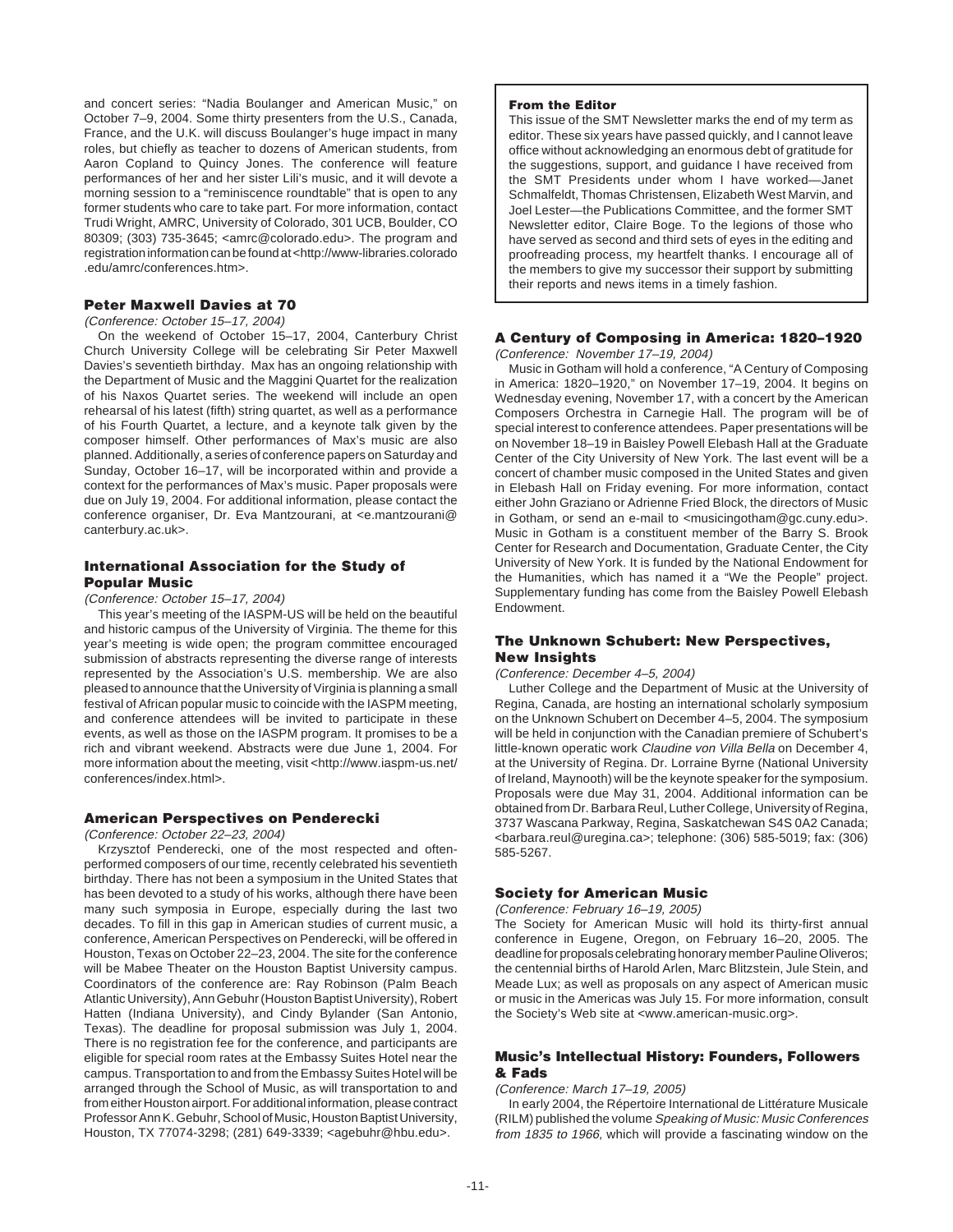intellectual history of music scholarship. This volume, the fourth in the RILM Retrospectives series (ISSN 1547-9390) guides readers through papers on music presented at some 500 international conferences, bringing to light a variety of trends and ideas in musicological and ethnomusicological inquiry from the heyday of Romanticism through the dawn of modernism to the multicultural and multidisciplinary movements of the mid-20th century. This volume, chronicling 130 years of music scholarship's intellectual history, will provide a starting point for the conference, which aims to assess changing attitudes and viewpoints in writings on music from antiquity to the present day.

The first conference of the Répertoire International de Littérature Musicale will be held on March 17–19, 2005 at the City University of New York Graduate Center. Abstracts for the conference were due June 1, 2004. For further information about the conference, visit RILM's Web site at <http://www.rilm.org>.

# **CALLS FOR PAPERS**

# **3rd Annual Hawaii International Conference on Arts and Humanities**

### (Proposal deadline: August 31, 2004)

The third Annual Hawaii International Conference on Arts and Humanities will be held from January 13 (Thursday) to January 16 (Sunday), 2005 at the Sheraton Waikiki Hotel in Honolulu, Hawaii. The conference will provide many opportunities for academicians and professionals from the arts- and humanities-related fields to interact with members inside and outside their own particular disciplines. Submissions in music and the performing arts for panel sessions, workshop presentations, poster sessions, performances, and paper sessions are encouraged. Cross-disciplinary submissions with other fields are welcome. For more information about submissions, consult the Web site at <http://www.hichumanities.org/ cfp\_artshumanities.htm>.

# **Forum on Music and Christian Scholarship**

### (Proposal deadline: October 1, 2004)

The Forum on Music and Christian Scholarship will be having its annual meeting on Friday–Saturday, February 18–19, 2005, at Princeton University. Papers on all manner of topics pertaining to music and Christian scholarship—historical, theoretical, analytical, philosophical/theological, ethnomusicological, cultural critique, and the like—are welcome. Papers are limited to twenty-five minutes in length. Proposals for panels or roundtables are also welcome. Onepage proposals (300 words maximum) should be sent to the chair of the Program Committee: Mary E. Frandsen, Department of Music, University of Notre Dame, Notre Dame, IN, 46556 (or via e-mail: <frandsen.3@nd.edu>; fax: 574-631-4539). Submitters are reminded to include their contact information. The deadline is October 1, 2004. For further information, go to <www.fmcs.us>.

# **Society for Seventeenth-Century Music**

# (Proposal deadline: October 1, 2004)

The thirteenth annual conference of the Society for Seventeenth-Century Music will be held at Northwestern University in Evanston on April 14–17, 2005. Proposals on all aspects of seventeenth-century music and its cultural contexts are welcome, including those drawing on other fields as they relate to music. Five copies of the proposal (four anonymous and one identified with name, address, telephone, fax, and e-mail address) should be sent to: Anne MacNeil, chair, SSCM Program Committee, Department of Music, CB #3320, University of North Carolina–Chapel Hill, Chapel Hill, NC 275993320. For more information, please go to <www.arts.uci.edu/sscm>. The deadline for submissions is October 1, 2004.

### **American Handel Society Conference**

(Proposal deadline: October 1, 2004)

The American Handel Society will hold its 2005 conference in Santa Fe, New Mexico on March 17–20, 2005. The Society extends a call for papers on any topic relevant to the study of Handel and his music. As the conference is to include a performance of Handel's Chapel Royal music, the program committee would particularly welcome proposals related to those works, but all proposals will be evaluated on intrinsic merit. Applicants should submit a proposal of not more than 500 words no later than October 1, 2004 to: AHS Program Committee, Professor Roger Freitas, Eastman School of Music, 26 Gibbs Street, Rochester, NY 14604. Proposals may also be sent by electronic mail to: <rfreitas@esm.rochester.edu>.

### **Elgar Conference 2005**

### (Proposal deadline: December 31, 2004)

In 1905 Edward Elgar was appointed Peyton Professor of Music at the University of Birmingham. That event represents the founding of the Music Department, and, to celebrate its centenary in 2005, the Department will host a conference devoted to the composer. Papers are invited on any aspect of his work, and may encompass criticism, analysis, reception studies, and other approaches. The keynote speaker will be Patrick McCreless (Yale University). Please direct enquiries and submissions to Matthew Riley <m.j.riley@bham.ac.uk>.

### **College Music Society**

# (Proposal deadline: January 7, 2005)

The College Music Society will hold its Forty-Eighth Annual Meeting November 3–6, 2005, in conjunction with the 2005 National Conference of the Association for Technology in Music Instruction (ATMI) in Québec City, Québec, Canada. The 2005 Program Committee of The College Music Society welcomes proposals for presentations relating to all fields of music theory. Papers are limited to twenty minutes, lecture-recitals to forty minutes, demonstrations, panels, and workshops to fifty-five minutes. Also solicited are presentations dealing with musical/cultural history and diverse cultural/ social and ethnic environments, including those specific to Québec and general to Canada. Proposal applications must be postmarked by January 7, 2005 and should be sent to: 2005 Call for Program Participation, The College Music Society, 312 East Pine Street, Missoula MT 59802. The guidelines for submitting proposals can be found at <http://www.music.org/activities/conf2005/qchome.html>.

# **NEWS FROM REGIONAL AND AFFILIATE THEORY SOCIETIES**

### **CUNY— Graduate Students in Music**

On Saturday, April 24, 2004, the City University of New York Graduate Students in Music held their seventh annual conference. This year's conference, "Intra-Disciplinary Approaches to Popular Music Studies," attracted a wide variety of participants and audience members from each of the areas in music academia. Topics ranged from technical analysis of the music of RadioHead (Christopher Doll, Columbia) to critical commentary on the music used in the 1971 film Shaft (Kelsey Cowger, University of of Chicago). Our three keynote faculty speakers aptly concluded the conference, offering insight into Asian-American hip-hop in New York City (Ellie Hisama, Brooklyn College and CUNY Graduate Center), Pink Floyd's Dark Side of the Moon (Shaugn O'Donnell, The City College and CUNY Graduate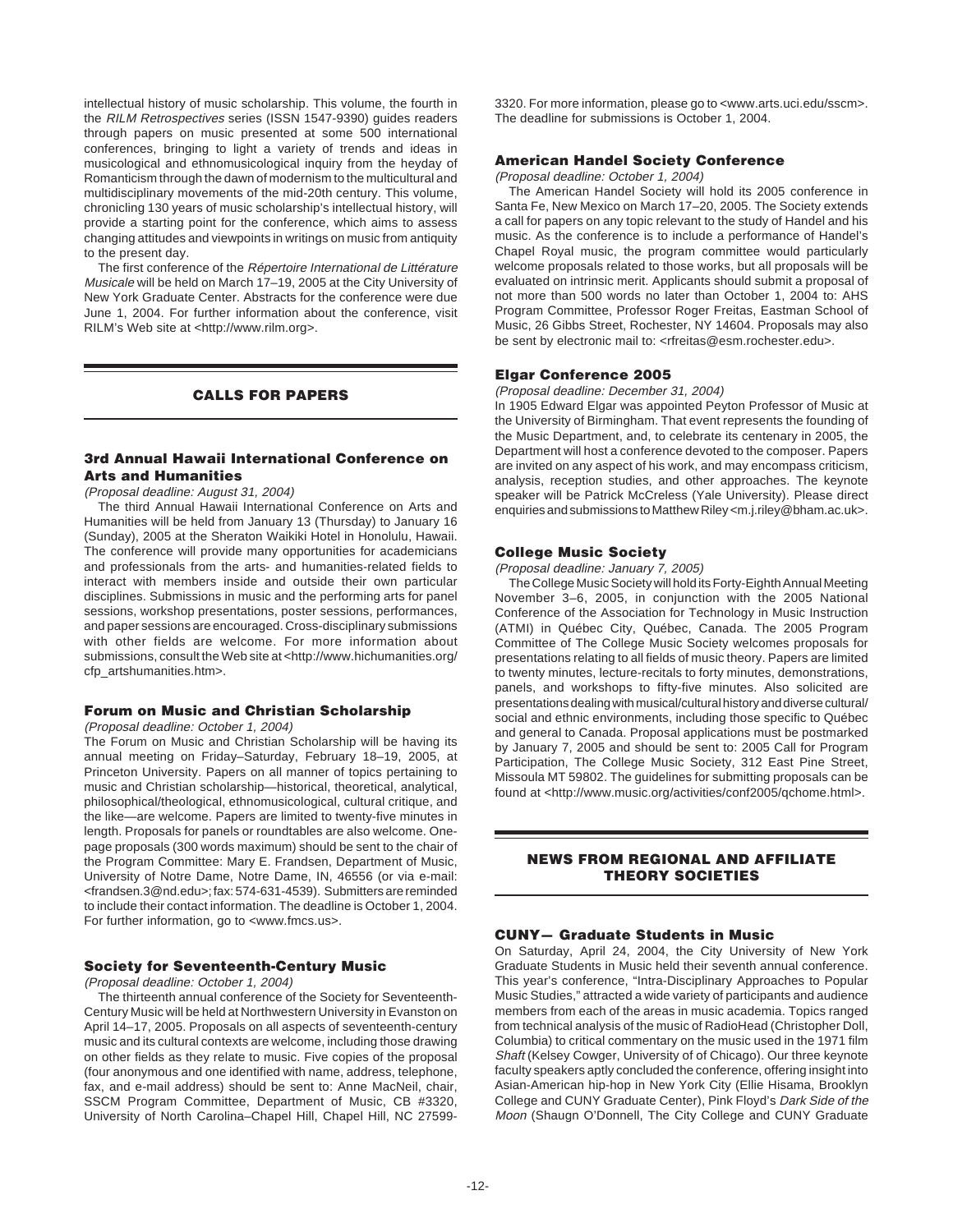Center), and choruses in recent pop songs (Mark Spicer, Hunter College–CUNY). The mood of the day was encouraging and optimistic as students and scholars learned from each other and created new alliances in popular music studies. We are excited about planning next year's conference, which will take place in the spring of 2005. For the complete conference program visit <http://web.gc.cuny.edu/ Music/events/GSIM2004.html>. For more information, contact Heather Laurel Feldman <hfeldman@gc.cuny.edu>.

### **Florida State Theory Music Theory Society**

The Florida State University's Annual Music Theory Forum was held on February 7, 2004. The papers presented included: "A Methodology for the Identification of Rhetorical Status in Fugue," Scott Roberts (University of Tennessee–Martin); "From Landfill Management and Wastewater Treatment to Mozart: Using Multiple Linear Regression to Model Musical Contour," Danny Beard (Florida State University); "Cadences, Phrases, Periods, and Undergraduate Angst: Some Observations and Suggestions," John Snyder (University of Houston); "The Drama in the Music: A Theoretical Interpretation of Samuel Barber's A Hand of Bridge," Elizabeth Smith (Florida State University); "Mapping the Soundscape: Variation Form in Electronic Dance Music," Robert Keller (Florida State University); "Reconciling Tonal Conflicts: Mod-7 Transformations in Chromatic Music," Robert Kelley (Florida State University); "Schenkerian Analysis and the Imperfect: A Case for Interruption at  $\hat{3}$ ," Michael Baker (Indiana University); and "Dynamics and Dissonance: The Implied Harmonic Theory of J. J. Quantz," Evan Jones (Florida State University). The event was capped off with a keynote address entitled "Dissonant Tonics and Post-Tonal Tonality" by Professor Daniel Harrison (Yale University). Other activities sponsored by the FSUMTS this spring included a visit by Professor Gretchen Horlacher (Indiana University), during which she presented several papers and talked with the music theory classes about her Stravinsky research.

The 2003–4 executive board included: Juan Chattach, president; D. Craig Filar, vice president; Alex Sanchez-Behar, secretary; Kathy Biddick, treasurer; Scott Farrah, forum chair; Jane Piper Clendinning, faculty advisor. The FSUMTS would like to encourage participation in their 2005 Forum. For information, please visit us online at < http:/ /otto.cmr.fsu.edu/~theory/MTS/>.

### **Indiana University Graduate Theory Association**

The Indiana University Graduate Theory Association held its thirteenth biennial symposium on Friday and Saturday, February 13–14, 2004. The four symposium sessions were: Philosophies of Music Theory and Analysis, Theory and Performance, Recent Trends in Theoretical Research, and Expanding the Canon. The keynote speaker was Professor Elizabeth West Marvin, Eastman School of Music and past president of SMT, who spoke about "Absolute Pitch Perception and the Pedagogy of Relative Pitch." The Music Theory Colloquium Series, sponsored by the IUGTA and the Department of Music Theory, featured presentations by Professors Jay Hook and Frank Samarotto (Indiana University), Lee Rothfarb, (University of California–Santa Barbara), Deborah Burton (University of Massachusetts–Amherst), John Turci-Escobar (Yale University), Elizabeth Margulis (University of Arkansas), Michael Baker (Indiana University), and Roman Ivanovich (Yale University). Professors Allen and Helga Winold (Indiana University) closed the series with "Wahl und Qual in the Analysis and Performance of Bach's Cello Suites." The IUGTA officers are: Amy Lynne Engelsdorfer <aengelsd@indiana.edu>, president; Megan Schindele <mhschind@ indiana.edu>, vice president and treasurer; and Melissa Korte Hoag <mkorte@indiana.edu>, secretary.

### **Music Theory Midwest**

Over sixty persons convened at the University of Missouri-Kansas City Conservatory of Music for the fifteenth annual conference of Music Theory Midwest, held concurrently with the inauguration of the Barr Institute for American Composition Studies. The program

| <b>Future SMT Meetings</b> |                               |                                                                          |  |  |
|----------------------------|-------------------------------|--------------------------------------------------------------------------|--|--|
| 2004                       | November 10-14                | Seattle, WA (joint meeting with<br>AMS)                                  |  |  |
| 2005<br>2006               | November 9-13<br>November 2-5 | Boston, MA (solo meeting)<br>Los Angeles, CA (joint meeting with<br>AMS) |  |  |

committee was composed of Anne-Marie de Zeeuw (University of Louisville), chair; Rebecca Leydon (Oberlin Conservatory of Music), Peter H. Smith (University of Notre Dame), Brent Yorgason (Indiana University–Bloomington), and Joseph Kraus (University of Nebraska– Lincoln). Hali Fieldman (University of Missouri–Kansas City) coordinated the local arrangements, with the assistance of Beth Elswick, Kenneth Lidge, Mary Jo Lorek, Randall Pembrook, and students of the UMKC Conservatory. Conference sessions included: Harmonic Practices; Theories of Form; Music for the Cinema; Timbre, Texture, and Sonority; Music and Expression (two sessions); American Composers; Analysis and Performance; Musical Time; and Pedagogical Strategies. Walter Simmons addressed the conference on "Composer Paul Creston: The Story of a Distinctive Musical Voice," and attendees were able to view some of the Paul Creston archives (including photos and manuscripts) housed at the Barr Institute. Andrew Mead closed the conference with his keynote address, "Making Music in America," followed by a special concert of the music of Paul Creston. The Arthur J. Komar Award for Best Student Paper was presented to José António Martins (University of Chicago) for his paper "Stravinsky's Harmonic Practice and the Guidonean Space." Helen Brown (Purdue University), Gretchen Foley (University of Nebraska–Lincoln), and Scott Murphy (University of Kansas) were this year's selection committee members.

The 2005 conference is tentatively scheduled for May 21–22 in Oberlin, Ohio, hosted by the Oberlin Conservatory of Music. The proposed date is non-traditional: a week later than usual and on Saturday and Sunday to accommodate the academic calendar of Oberlin College. The Call for Papers will be available at the November SMT meeting in Seattle. MTMW has also accepted Ball State University's invitation to host the 2006 conference.

MTMW's outgoing officers include: Secretary Claire Boge (Miami University), who retires after four years of service; Area Representatives Per Broman (Bowling Green State University, elected from Butler University), and Hali Fieldman (University of Missouri– Kansas City); and Student Representative David Helvering (University of Iowa). New and continuing members of the board include: Joseph Kraus (University of Nebraska), president; Ronald Rodman (Carleton College), treasurer; Shersten Johnson (University of St. Thomas), secretary; Deborah Rifkin (Oberlin Conservatory of Music), Julian (Jay) Hook (Indiana University), Brian Campbell (St. John's University), and Neil Minturn (University of Missouri), area representatives; with Karen Bottge (University of Wisconsin–Madison) and Joseph Hupchick (University of Cincinnati College-Conservatory of Music), student representatives. Many thanks to this year's Nominations Committee: Kevin Holm-Hudson (University of Kentucky), Justin London (Carleton College), and Eleanor Trawick (Ball State University), for compiling an excellent slate of candidates for office. David Loberg Code (Western Michigan University) maintains the MTMW Web site at <http://www.wmich.edu/mus-theo/mtmw/>.

MTMW welcomes members from all geographic areas. Annual dues are \$15 (regular), \$20 (joint), and \$10 (student/emeritus), and may be sent to the treasurer, Ronald Rodman, Music Department, Carleton College, Northfield, MN 55057; <rrodman@carleton.edu>.

### **Music Theory Society of the MidAtlantic**

The Second Annual Meeting of the Music Theory Society took place at the Esther Boyer College of Music of Temple University. Joel Philips (Westminster Choir College of Rider University) was chair of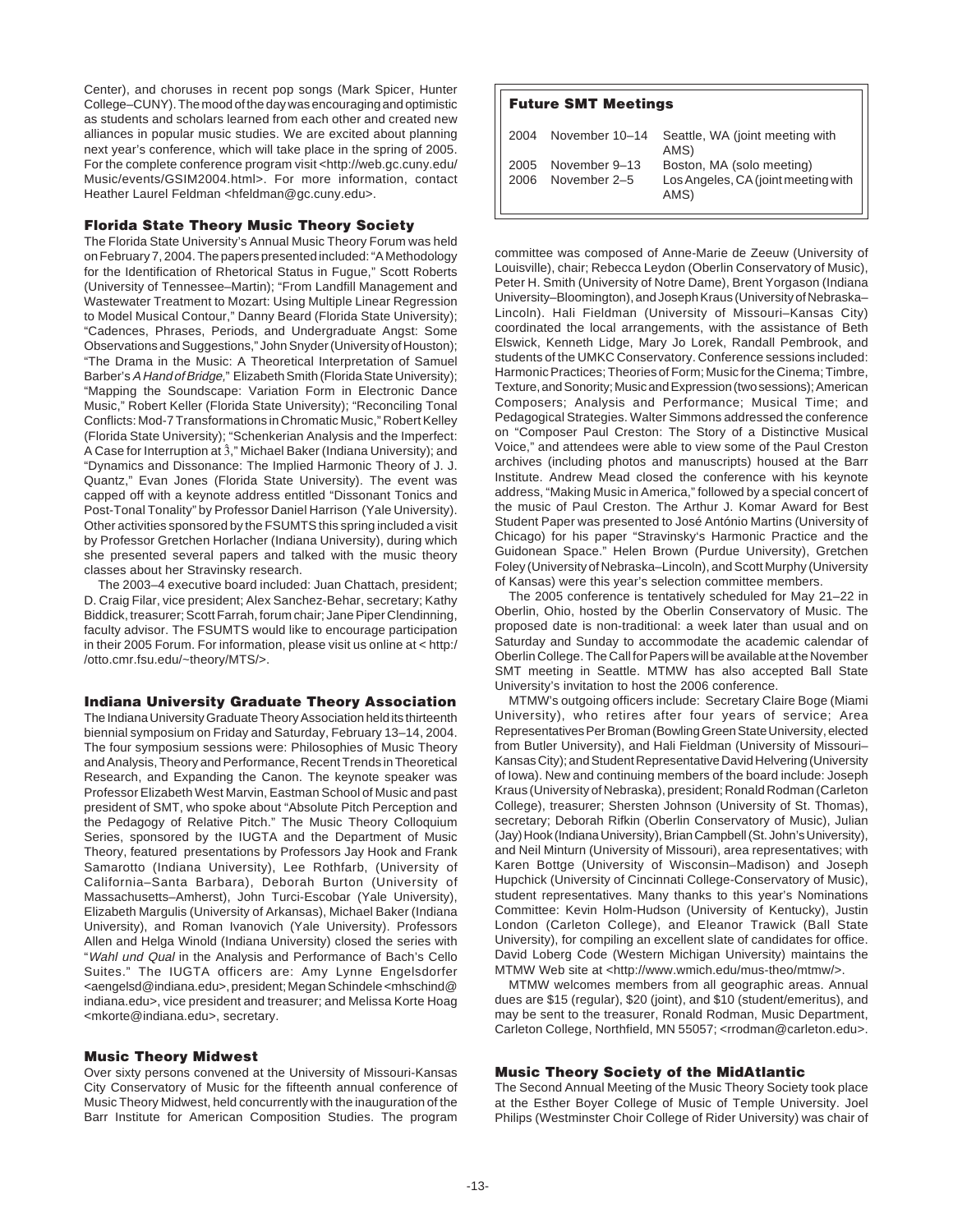the program committee, whose members included Ingrid Arauco (Haverford College), Kenneth Carter (Westminster Choir College of Rider University), Charles Frantz (Westminster Choir College of Rider University), Shellie Gregorich (Mansfield University) and Ted Latham (Temple University). Ted Latham was also chair of local arrangements. The program included a variety of topics, including Twentieth-Century Topics (three sessions), Ideas for the Classroom, Revisiting the Canon, and New Views. Abstracts of presentations may be viewed on the MTSMA Web site: <http:mtma.shorturl.com>. The winner of the Dorothy Payne Award for Best Student Paper was Danny Beard (Florida State University), whose paper was entitled "From Landfill Management and Wastewater Treatment to Mozart: Using Multiple Linear Regression to Model Musical Contour"; the award was presented by Pamela L. Poulin (Peabody Conservatory of Music) at the Friday evening Banquet.

The 2005 meeting will be held at Wilkes University, Wilkes Barre, PA, with Ellen Flint < flint@wilkes.edu > as local arrangements chair. The officers of the Music Theory Society of the MidAtlantic include Pamela Poulin (Peabody Conservatory of Music), president; Ted Latham (Temple University), vice president; Joel Philips (Westminster Choir College of Rider University), secretary; Steven Strunk (Catholic University), treasurer; Fred Schock (Peabody Conservatory of Music), Ellen Flint (Wilkes University), Michael Klein (Temple University), and Bruce Kelley (Shepherd College). Kip Wile (Peabody Conservatory of Music) is webmaster <wile@jhu.edu>. All are invited to attend and also to mail seven 500-word, two-paged, stapled, blind proposals with a postmark date of December 3, 2004 (early submissions are welcomed) to: Professor Carl Wiens, Program Chair, Music Theory Society of the MidAtlantic, Nazareth College, Department of Music, 4245 East Avenue, Rochester, New York 14618-3790. Those wishing additional information and/or to serve as program chairs are invited to e-mail either Carl Wiens <cwiens@naz.edu> or Pamela L. Poulin <poulin@peabody.jhu.edu>.

### **Music Theory Society of New York State**

The thirty-second annual meeting of the Music Theory Society of New York State (MTSNYS) was held at the Eastman School of Music in Rochester on April 3–4, 2004. A highlight of the conference was the renaming of the MTSNYS Emerging Scholar Award in honor of the late Patricia Carpenter. The official inauguration of the Patricia Carpenter Award took place during the meeting banquet, where tributes to Carpenter were given by several of her former students, including Murray Dineen, Severine Neff, Janna Saslaw, Peter Schubert, and James Walsh.

In 2005, the 33rd annual meeting of MTSNYS will take place on April 9–10 at Baruch College, New York City. The Program Committee invites proposals for papers and presentations on any topic related to music theory. A special session on Diatonic Transformations, for which proposals are invited, will be held in honor of the late John Clough. Proposals for panels as well as non-conventional presentation formats will be considered. The 2005 Program Committee, chaired by Steven Laitz (Eastman School of Music), includes Martha Hyde (SUNY–Buffalo), Rebecca Jemian (Ithaca College), Eric McKee (Pennsylvania State University), and Poundie Burstein (ex officio, CUNY); the local arrangements chair will be Philip Lambert (CUNY). Proposals should be sent to: Steven Laitz, MTSNYS Program Chair; Eastman School of Music; 26 Gibbs Street; Rochester, NY 14604. The postmark deadline for proposals is October 1, 2004. The guidelines for submissions of proposals are posted on the MTSNYS Web site <http:www.ithaca.edu/music/mtsnys>.

Membership in MTNSYS is open to all persons interested in any aspect of music theory and analysis, and it includes a subscription to Theory and Practice. Dues for MTSNYS are \$24 (individual), \$12 (student/retired), and \$30 (joint); members outside the U.S. please add \$5 for postage. Officers include Poundie Burstein (Hunter College and the Graduate Center, CUNY), president; Charlotte Cross (New York City), vice president; Shaugn O'Donnell (The City College and the Graduate Center, CUNY), secretary; Jeannie Guerrero (Eastman School of Music), treasurer; and board members

Maureen Carr (Penn State University); Norman Carey (Eastman School of Music); Steven Laitz (Eastman School of Music); and Channan Willner (New York Public Library of the Performing Arts).

### **Music Theory SouthEast**

The thirteenth annual meeting of Music Theory SouthEast, a joint conference with the South Central Society for Music Theory, was held on February 27–28, 2004 at Emory University in Atlanta, Ga. There were seventeen papers on five sessions and a keynote address by Kofi Agawu: "Rhythmic Topoi in African Music." Rob Keller (Florida State University) won best student paper for his presentation entitled "Mapping the Soundscape: Variation Form in Electronic Dance Music." Yayoi Everett (Emory University) was local arrangements chair. The conference program and abstracts can be found at <http://music.uncg.edu/mtse/html/program04.html>.

The 2005 meeting of MTSE will be held March 4–5, 2005 at the University of Miami in Miami, Fl. Local arrangements chair is Paul Wilson (University of Miami), and the program committee chair is Adam Ricci (University of North Carolina–Greensboro). The keynote speaker will be Joseph Straus, CUNY Graduate Center. For additional information or questions about MTSE, contact James Mathes (Florida State University) at <jmathes@garnet.fsu.edu>.

### **New England Conference of Music Theorists**

The nineteenth annual meeting of the New England Conference of Music Theorists (NECMT) was held at Boston University on April 16– 17, 2004. Fifty-two of the eighty-three NECMT members were in attendance, including twenty-one new members. The conference included papers on a variety of topics, plus a plenary session entitled "David Epstein and David Lewin: Nachlass and Remembrances." The session was chaired by Richmond Browne (University of Michigan, emeritus) and featured four speakers: Stuart Feder (New York Psychoanalytic Institute and Juilliard Evening Division), John Paul Ito (Columbia University), Fred Lerdahl (Columbia University), and Edward Gollin (Williams College). Members of the program committee for the meeting as a whole were David Clampitt, chair (Yale University), Margaret Thomas (Connecticut College), and Mark DeVoto (Tufts University, emeritus). Local arrangements were handled by David Kopp (Boston University). Abstracts of presentations may be viewed on the NECMT Web site <http://homepage.mac.com/necmt>.

The outgoing secretary, Deborah Burton (University of Massachusetts–Amherst), will be replaced by Margaret Thomas (Connecticut College). Richard Bass (University of Connecticut) and Paula Telesco (University of Massachusetts–Lowell) will continue as president and treasurer, respectively. The next meeting of NECMT is being planned for April 2005 at the University of Massachusetts– Amherst, with Gary Karpinski serving as local arrangements chair. The specific dates and location will be announced as soon as arrangements are finalized. Those who intend to submit proposals should note that the **deadline for submissions has been moved up to November 1, 2004**. Proposals on any theoretical topic will be welcome, and special topics selected by the program committee, if any, will be announced in the call for papers to be published during the summer of 2004. Interested persons from all geographic areas are welcome to join NECMT. For details, visit the Web address given above.

### **Oklahoma Music Theory Round Table**

The Oklahoma Music Theory Round Table, the world's oldest professional music theory society, will meet on October 8, 2004, at The University of Oklahoma. This year's meeting will feature discussion and demonstration of various current uses of computer technology in music-theory instruction. For more information on the Round Table, visit our Web site at <http://faculty-staff.ou.edu/S/ Kenneth.D.Stephenson-1/omtrt.html> or contact Ken Stephenson, Assoc. Prof. Music Theory, The University of Oklahoma, Norman, OK 73019; (405) 325-1650; <kstephenson@ou.edu>.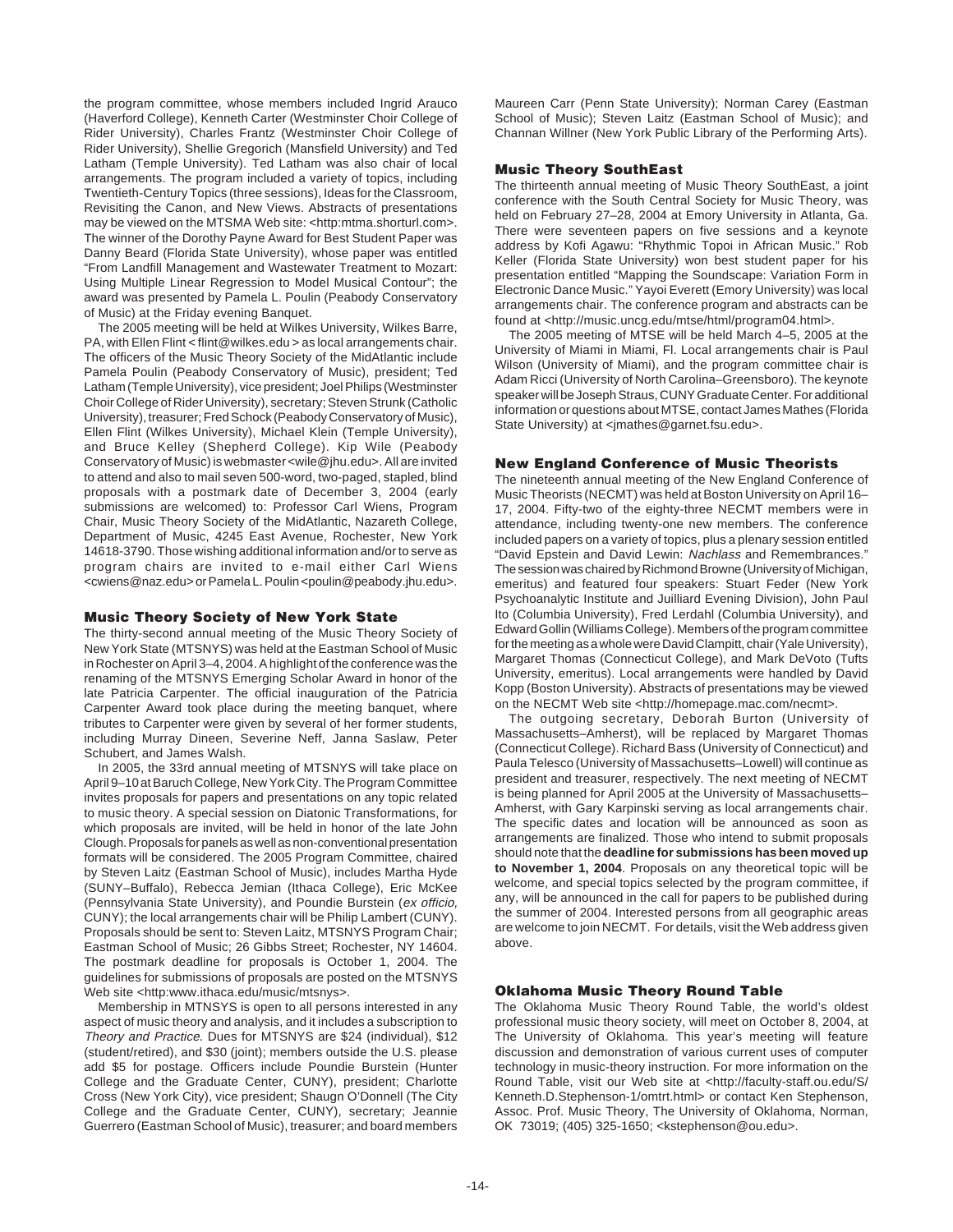# **South Central Society for Music Theory**

The twenty-first annual meeting of South Central Society for Music Theory (SCSMT) was held jointly with Music Theory SouthEast (MTSE) on February 27–28 at Emory University in Atlanta. Paper sessions included Recent Analytical Approaches, Popular Music, Opera and Art Song, Schenkerian Approaches, and Early Twentieth-Century Music. Kofi Agawu (Princeton University) delivered the keynote address, entitled "Rhythmic Topoi in African Music." Yayoi Uno Everett (Emory University) coordinated the local arrangements.

The twenty-second annual meeting of SCSMT will be held at Loyola University in New Orleans. Please visit our Web site <http://www.music.ua.edu/scsmt> for updates. SCSMT serves the states of Alabama, Kentucky, Louisiana, Mississippi, Missouri, and Tennessee; membership is open to all people interested in the discipline, regardless of locality. Annual dues are \$15 (\$10 for students). Officers for 2004–5 are James MacKay (Loyola University), president; Patrick Tuck (Louisiana State University), vice president; Scott Baker (University of Southern Mississippi), secretary; Erica Angert (Louisiana State University), treasurer; Timothy McKinney (Baylor University), archivist; Stephen Peles (University of Alabama), webmaster; and Jeff Perry (Louisiana State University), listserv administrator.

SCSMT runs a discussion forum and mailing list for music theorists in the south central US and adjacent regions. This forum, SCSMT-L, is an informal sounding board for music theory teachers and scholars in the region, a vehicle for conveying information about annual meetings, and a resource that permits list members to participate in program planning. All those interested in music theory pedagogy or research are invited to join. To subscribe to SCSMT-L, send an e-mail message to <listserv@listserv.lsu.edu> with the line "subscribe scsmt-l" followed by your first and last names in the body of the text. Please make certain that the e-mail account that you send it from is the account where you wish to receive SCSMT-L messages. You will receive information about how to use the list within a couple of days.

# **Texas Society for Music Theory**

The Texas Society for Music Theory held its twenty-sixth annual meeting at Texas State University in San Marcos on February 27–28. Nico Schüler coordinated local arrangements. The program selection panel included David Neumeyer (University of Texas), chair; Eric Lai (Baylor University), Catherine Losada (Texas Tech University), and Stephen Slottow (University of North Texas). The keynote address was given by David Huron of Ohio State University, who spoke on "Expanding the Basket of Analytic Methodologies." The focus on methodology continued with the special session Methodologies of Music Theory. Other paper sessions included: Harmony and Form in 20th-Century Music, Understanding Tonal Music: Harmony, Style, and Rhetorics, and Teaching Music Theory. The Herbert Colvin Award for the best student presentation was won by Brent Auerbach (Eastman School of Music). A concert of music by Texas State University composers was given on Friday evening. The complete conference program may be viewed on the TSMT Web site.

The 2005 meeting is scheduled to take place on February 25–26 at the University of Texas– Arlington, which is located in the heart of the Dallas/Fort Worth metroplex. Local arrangements will be handled through Graham Hunt. The deadline for submission of proposals is December 1, 2004. The call for papers will be transmitted via the usual media in the fall. All of the above information is subject to confirmation at the executive board meeting in September.

Current TSMT officers are Timothy McKinney (Baylor University), president; Blaise Ferrandino (Texas Christian University), past president; Philip Baczewski (University of North Texas), secretary; Jana Millar (Baylor University), treasurer; and executive board members Andrew Anderson (Collin County Community College), Doug Rust (Centenary College), Matthew Santa (Texas Tech University), and Nico Schüler (Texas State University).

For additional information about TSMT, contact Timothy McKinney, School of Music, Baylor University, One Bear Place #97408, Waco, TX, 76798-7408; (254) 710-1417; <Timothy\_McKinney@Baylor.edu>. The TSMT Web site, maintained by Philip Baczewski (University of North Texas), is located at <http://tsmt.unt.edu/>.

### **West Coast Conference for Music Theory and Analysis**

The 2004 meeting of the West Coast Conference for Music Theory and Analysis was held April 23–25 at the University of California at Santa Barbara and hosted by Pieter van den Toorn and Patricia Hall. The meeting featured "Music Theory and Analysis Outside the Canon," and the keynote address, "Is There Such a Thing as a Good Tin Pan Alley Song?," was given by Rose Rosengard Subotnik (Brown University). Six sessions, many of which included invited speakers, considered the analysis of popular music from different parts of the twentieth century, jazz and film music, in addition to works by nineteenth- and twentieth-century "art" composers such as Bruckner, Debussy, Berio, Rochberg, Ligeti, Schoenberg, Ives, Martinu, and Webern. The Program Committee, consisting of Pieter van den Toorn, Patricia Hall, and Lee Rothfarb all from the University of California–Santa Barbara, deserves our accolades for a well-planned meeting. Other highlights of the weekend included concerts by the UCSB Ensemble for Contemporary Music, a "No-Host Wine Tasting," and, of course, the informal yet obligatory trip(s) to the local beaches to enjoy the warm weather and sunshine.

### **REGIONAL AND AFFILIATE THEORY SOCIETY CONTACTS**

### **Canadian University Music Society**

Glen Carruthers School of Music Brandon University Brandon, MB R7A 6A9, Canada <carruthers@brandonu.ca>

### **CUNY—Graduate Students in Music**

Heather Laurel Feldman Music Program CUNY – Graduate Center 365 Fifth Avenue New York, NY 10016 <hfeldman@gc.cuny.edu>

### **Florida State University Music**

# **Theory Society**

c/o Jane Clendinning School of Music Florida State University Tallahassee, FL 32306-2098 <jane\_c@cmr.fsu.edu>

### **GAMMA–UT**

c/o Gene Willet <gammaut@mail.music.utexas.edu>

### **Indiana University Graduate Theory Association**

Amy Engelsdorfer GTA, School of Music Indiana University Bloomington, IN 47405 <aengelsd@indiana.edu>

# **McGill Music Graduate Society**

c/o Faculty of Music McGill University 555 Sherbrooke St. West Montréal, QC, H3A 1E3, Canada <mgs@music.mcgill.ca>

# **Music Theory Society of the MidAtlantic**

Pamela Poulin Peabody Conservatory of Music Johns Hopkins University 1 E. Mount Vernon Pl. Baltimore, MD 21202 <poulin@peabody.jhu.edu>

# **Music Theory Midwest**

Joseph Kraus School of Music University of Nebraska–Lincoln Lincoln, NE 68588-0144 <jkraus1@unl.edu>

### **Music Theory Society of New York State**

L. Poundie Burstein Music Department, Hunter College 695 Park Avenue New York, NY 10021 <Poundie@aol.com>